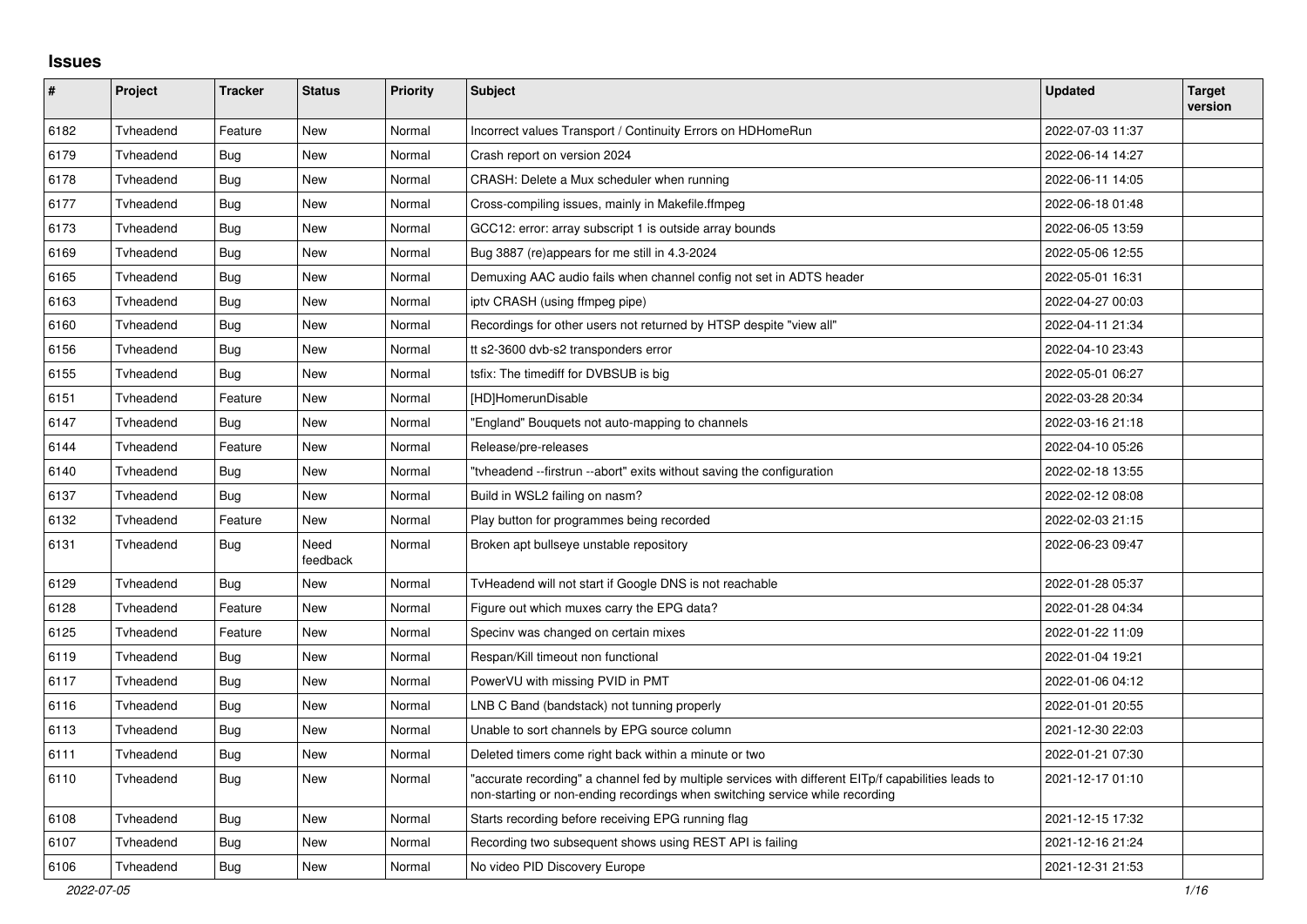| $\pmb{\#}$ | Project   | <b>Tracker</b> | <b>Status</b> | <b>Priority</b> | <b>Subject</b>                                                                                        | <b>Updated</b>   | <b>Target</b><br>version |
|------------|-----------|----------------|---------------|-----------------|-------------------------------------------------------------------------------------------------------|------------------|--------------------------|
| 6103       | Tvheadend | Feature        | New           | Normal          | Handle "split" programs.                                                                              | 2021-11-23 02:07 |                          |
| 6100       | Tvheadend | Feature        | New           | Normal          | startup in the middle of a recording                                                                  | 2021-11-24 20:36 |                          |
| 6099       | Tvheadend | Feature        | New           | Normal          | Collision detection for recordings                                                                    | 2021-11-16 08:37 |                          |
| 6098       | Tvheadend | <b>Bug</b>     | New           | Normal          | Digest auth broken                                                                                    | 2021-11-13 16:56 |                          |
| 6097       | Tvheadend | <b>Bug</b>     | New           | Normal          | Unexpected "Watched timer expiring" and deleted items                                                 | 2021-11-09 21:10 |                          |
| 6095       | Tvheadend | Bug            | New           | Normal          | <b>IPTV</b>                                                                                           | 2021-10-26 10:31 |                          |
| 6094       | Tvheadend | Feature        | New           | Normal          | Disable IPTV EPG Scan                                                                                 | 2021-10-27 14:10 |                          |
| 6091       | Tvheadend | <b>Bug</b>     | New           | Normal          | imagecache: clean during re-fetch causes CRASH                                                        | 2021-10-18 13:42 |                          |
| 6090       | Tvheadend | Bug            | New           | Normal          | imagecache: failed to download (client flush -22)                                                     | 2022-02-05 01:18 |                          |
| 6089       | Tvheadend | <b>Bug</b>     | New           | Normal          | DVBSUB packet not received on some Channels                                                           | 2021-10-26 14:28 |                          |
| 6087       | Tvheadend | Feature        | New           | Normal          | enigma2 export is missing info                                                                        | 2021-12-01 12:58 |                          |
| 6084       | Tvheadend | <b>Bug</b>     | New           | Normal          | libavresample is deprecated since 2017; preventing linked compilation on current Debian and Ubuntu    | 2021-09-25 14:55 |                          |
| 6083       | Tvheadend | Bug            | New           | Normal          | Descrambling problems with OSCam-DVB-Api and Newcamd on some Sky Germany sports channels<br>via DVB-C | 2021-10-18 14:50 |                          |
| 6080       | Tvheadend | Feature        | New           | Normal          | Option to disable recording timers for only once                                                      | 2021-11-01 09:58 |                          |
| 6079       | Tvheadend | Feature        | New           | Normal          | Run script on tune request                                                                            | 2021-10-27 07:14 |                          |
| 6062       | Tvheadend | Feature        | New           | Normal          | user imposable upper memory limit, e.g. for packet buffers while recording                            | 2021-08-23 06:15 |                          |
| 6061       | Tvheadend | Feature        | New           | Normal          | Expose and pass information to commands in "MPEG-TS Spawn" from TvH                                   | 2021-09-25 15:17 |                          |
| 6060       | Tvheadend | Bug            | New           | Normal          | PCMCIA Data rate command hangs CI CAM                                                                 | 2022-01-27 10:22 |                          |
| 6041       | Tvheadend | Bug            | New           | Normal          | Services 'Parent Disabled'                                                                            | 2022-04-04 19:31 |                          |
| 6039       | Tvheadend | Feature        | New           | Normal          | zap2it-GuideScraping                                                                                  | 2021-07-21 16:27 |                          |
| 6038       | Tvheadend | Feature        | New           | Normal          | HDhomerun channel scan                                                                                | 2021-06-23 13:21 |                          |
| 6036       | Tvheadend | <b>Bug</b>     | New           | Normal          | IPTV Automatic Network streaming freezes after X minutes                                              | 2021-10-28 07:30 |                          |
| 6026       | Tvheadend | <b>Bug</b>     | New           | Normal          | TVHeadend is FTBFS when compiling with LTO (as will be default on Ubuntu 21.04)                       | 2021-03-20 13:31 |                          |
| 6023       | Tvheadend | Feature        | New           | Normal          | ATSC 3.0 Mux support for US markets.                                                                  | 2021-12-20 15:48 |                          |
| 6013       | Tvheadend | Feature        | New           | Normal          | Handle "xx" language?                                                                                 | 2021-11-03 07:54 |                          |
| 6009       | Tvheadend | <b>Bug</b>     | New           | Normal          | [DVR] 100%CPU after running some days                                                                 | 2021-11-03 05:32 |                          |
| 6008       | Tvheadend | Feature        | <b>New</b>    | Normal          | Automatic handling of transmission Quirks                                                             | 2021-09-16 11:44 |                          |
| 6006       | Tyheadend | Feature        | New           | Normal          | restrict user_agent at server end.                                                                    | 2021-02-19 21:12 |                          |
| 6002       | Tvheadend | Bug            | New           | Normal          | Endless increase in RAM requirements                                                                  | 2021-05-18 14:01 |                          |
| 6001       | Tvheadend | Feature        | New           | Normal          | DVB-T or SATIP channels freeze on htps (Kodi)                                                         | 2021-08-23 11:40 |                          |
| 6000       | Tvheadend | Feature        | <b>New</b>    | Normal          | B-CAS support for Japanese ISDB-T                                                                     | 2021-02-02 06:49 |                          |
| 5999       | Tvheadend | Feature        | New           | Normal          | mapping all channels                                                                                  | 2021-02-01 14:21 |                          |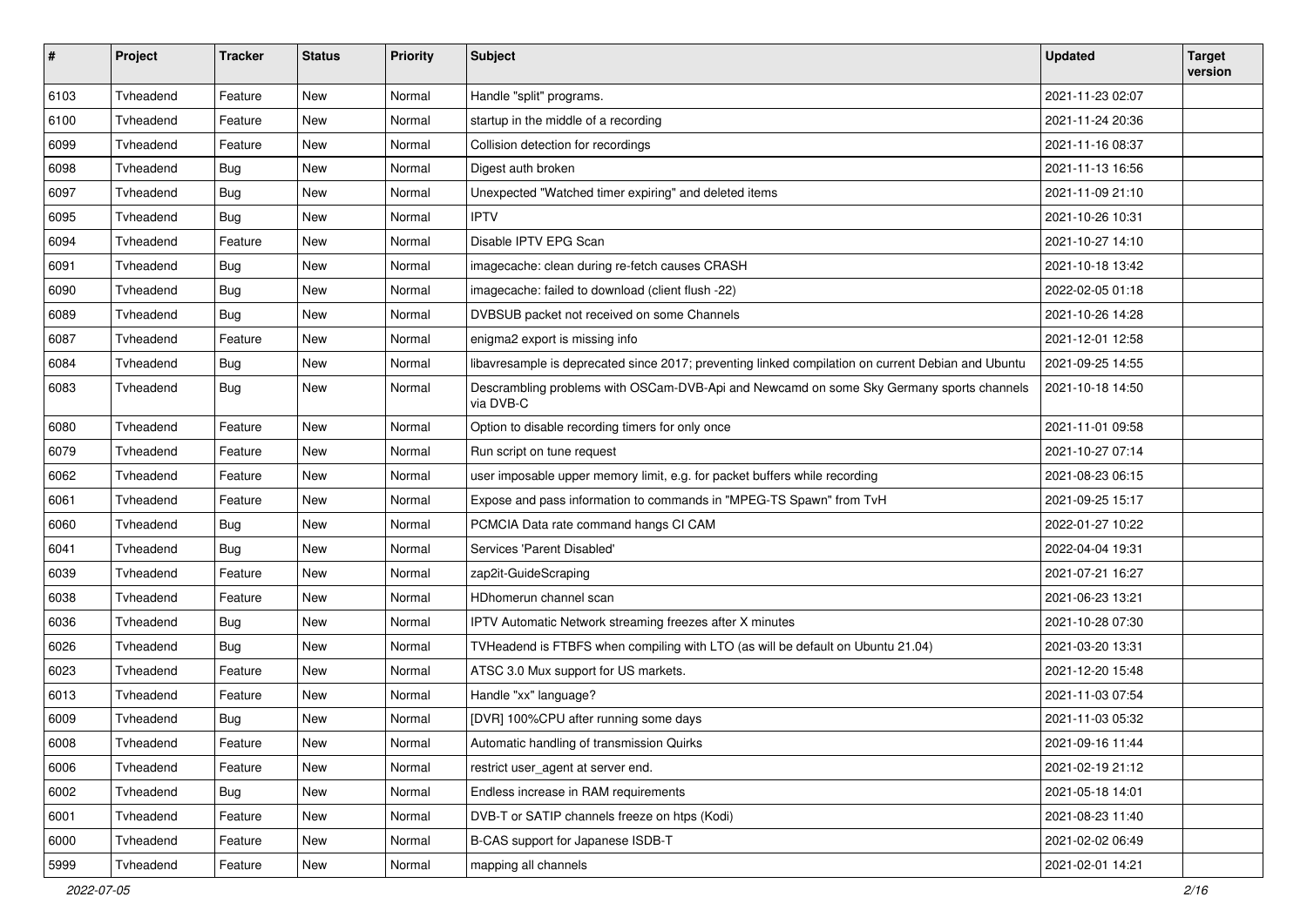| $\pmb{\#}$ | Project   | <b>Tracker</b> | <b>Status</b> | <b>Priority</b> | <b>Subject</b>                                                                                                  | <b>Updated</b>   | <b>Target</b><br>version |
|------------|-----------|----------------|---------------|-----------------|-----------------------------------------------------------------------------------------------------------------|------------------|--------------------------|
| 5998       | Tvheadend | Feature        | <b>New</b>    | Normal          | xmltv.sock is not configurable                                                                                  | 2021-02-01 10:38 |                          |
| 5996       | Tvheadend | Feature        | New           | Normal          | EPG Sources prepending "New:" to episode titles for new airings, which prevents series recording.               | 2021-01-21 11:46 |                          |
| 5995       | Tvheadend | Bug            | New           | Normal          | openty: sky uk missing guide data                                                                               | 2021-10-19 20:31 |                          |
| 5990       | Tvheadend | <b>Bug</b>     | <b>New</b>    | Normal          | TBS 5520SE can only use 1 tuner                                                                                 | 2021-01-12 18:56 |                          |
| 5989       | Tvheadend | Bug            | New           | Normal          | Transcode dvb-s ts radio stream (mp2) to aac for Sonos playback (audio-only)                                    | 2021-03-01 17:06 |                          |
| 5988       | Tvheadend | <b>Bug</b>     | <b>New</b>    | Normal          | Audio in WatchTV window (Web GUI) stopped working when migrating from stable to unstable using<br>Debian Buster | 2021-04-11 19:43 |                          |
| 5987       | Tvheadend | <b>Bug</b>     | <b>New</b>    | Normal          | PVR profiles dosnt work as it should                                                                            | 2022-01-29 18:19 |                          |
| 5985       | Tvheadend | Bug            | <b>New</b>    | Normal          | When switching adaptar while live-streaming only first client stream continues                                  | 2020-12-11 12:36 |                          |
| 5983       | Tvheadend | <b>Bug</b>     | New           | Normal          | Adding tag to channel hides channel in EPG view                                                                 | 2020-12-07 00:20 |                          |
| 5976       | Tvheadend | <b>Bug</b>     | <b>New</b>    | Normal          | Deadlocks using HDHomerun                                                                                       | 2021-08-11 06:17 |                          |
| 5973       | Tvheadend | Feature        | New           | Normal          | Check / uncheck all in lists?                                                                                   | 2020-11-15 22:26 |                          |
| 5970       | Tvheadend | <b>Bug</b>     | <b>New</b>    | Normal          | Recordings playlist unusable with VLC                                                                           | 2020-11-02 16:07 |                          |
| 5955       | Tvheadend | Feature        | New           | Normal          | Using Elgato/Geniatech EyeTv 4C transcoded h264 streams as iptv-source                                          | 2021-07-11 19:36 |                          |
| 5954       | Tvheadend | <b>Bug</b>     | New           | Normal          | Scan gets stuck at 92% and never completes                                                                      | 2020-10-27 15:55 |                          |
| 5953       | Tyheadend | Feature        | <b>New</b>    | Normal          | Maximum Record Length                                                                                           | 2020-09-23 17:54 |                          |
| 5941       | Tyheadend | <b>Bug</b>     | <b>New</b>    | Normal          | weird satip behavior on ATSC-T channels                                                                         | 2020-08-21 08:40 |                          |
| 5940       | Tyheadend | Bug            | New           | Normal          | Errors and data errors in recording stats incorrect                                                             | 2020-08-16 20:58 |                          |
| 5939       | Tyheadend | <b>Bug</b>     | <b>New</b>    | Normal          | Incorect channel ask CRSH                                                                                       | 2021-11-02 05:04 |                          |
| 5938       | Tyheadend | Feature        | <b>New</b>    | Normal          | RTSP timeshifting support                                                                                       | 2020-08-08 08:20 |                          |
| 5930       | Tvheadend | Bug            | <b>New</b>    | Normal          | user config doesn't force DVR profile                                                                           | 2022-02-21 15:54 |                          |
| 5929       | Tvheadend | Bug            | <b>New</b>    | Normal          | Pulling m3u with tag not pulling auth token                                                                     | 2020-07-16 14:38 |                          |
| 5923       | Tvheadend | <b>Bug</b>     | New           | Normal          | EPG issue on Libre/CoreElec                                                                                     | 2020-07-10 10:55 |                          |
| 5920       | Tvheadend | Bug            | <b>New</b>    | Normal          | DVR log retention and file retention settings might(!) not be correctly applied for new recordings              | 2020-06-30 23:40 |                          |
| 5916       | Tvheadend | Feature        | New           | Normal          | MacOS full support                                                                                              | 2021-11-02 11:15 | 999                      |
| 5911       | Tvheadend | Feature        | New           | Normal          | Listen Port for xmltv.sock                                                                                      | 2021-08-14 07:43 |                          |
| 5908       | Tvheadend | Bug            | New           | Normal          | Bug- crash during descrambling                                                                                  | 2020-05-30 08:01 |                          |
| 5905       | Tvheadend | Bug            | <b>New</b>    | Normal          | Network interface setting ignored in IPTV mux                                                                   | 2020-05-22 13:16 |                          |
| 5900       | Tvheadend | <b>Bug</b>     | New           | Normal          | TVH does not answer to PIN query                                                                                | 2020-05-18 11:55 |                          |
| 5891       | Tvheadend | Bug            | New           | Normal          | Wrong EPG displayed                                                                                             | 2020-05-04 23:41 |                          |
| 5890       | Tvheadend | Bug            | New           | Normal          | Tyheadend interferes with the suspension of the QNAP TS-453A NAS                                                | 2020-05-04 19:47 |                          |
| 5889       | Tvheadend | Bug            | New           | Normal          | channel options overwritten                                                                                     | 2020-05-04 00:28 |                          |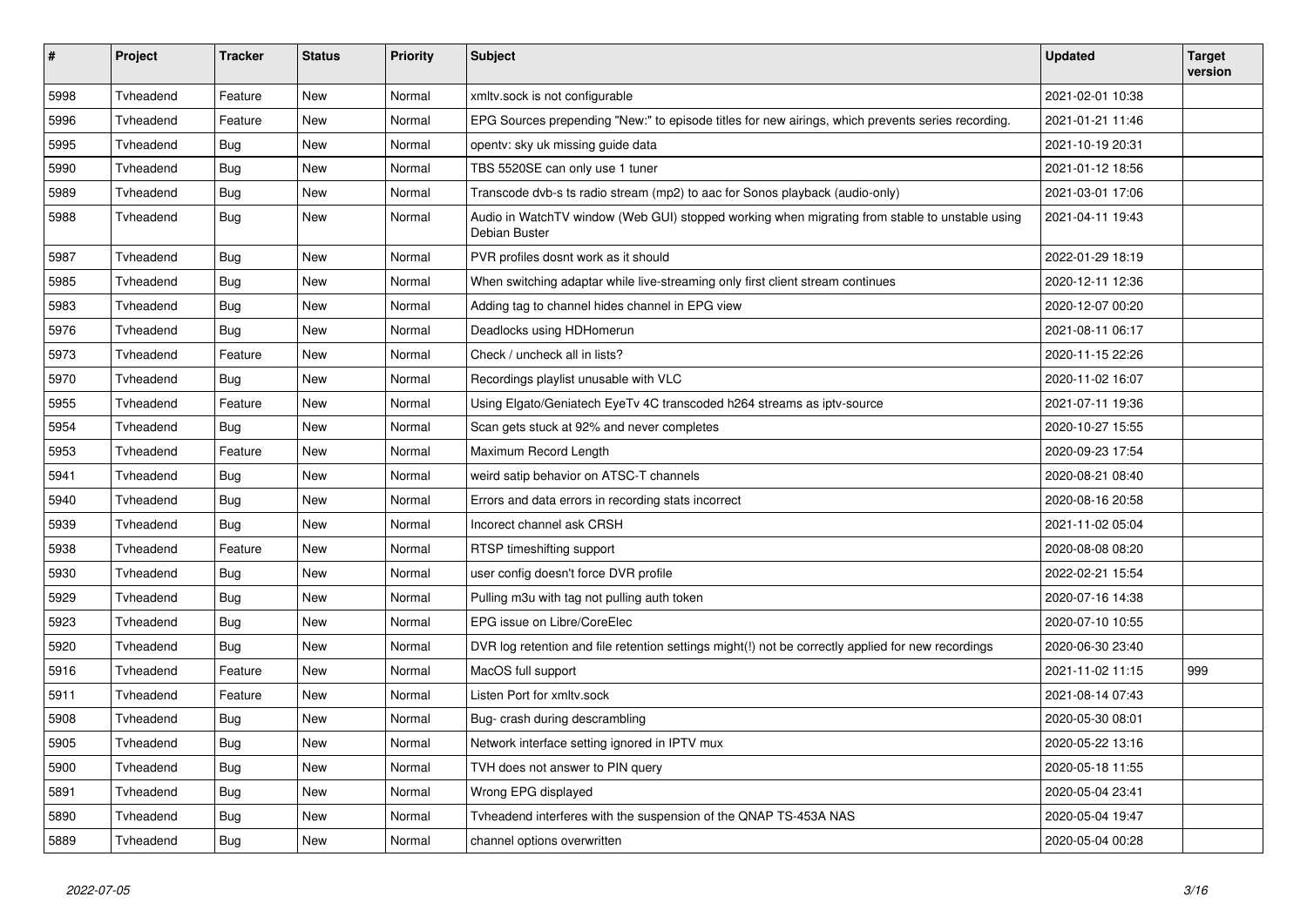| #    | Project   | <b>Tracker</b> | <b>Status</b> | <b>Priority</b> | <b>Subject</b>                                                                                                                                     | <b>Updated</b>   | <b>Target</b><br>version |
|------|-----------|----------------|---------------|-----------------|----------------------------------------------------------------------------------------------------------------------------------------------------|------------------|--------------------------|
| 5888 | Tvheadend | Feature        | <b>New</b>    | Normal          | How to configure Folder(s) on HDD to assign it limited size to control total size of recorded live<br>streaming for playback service for past days | 2020-05-21 22:04 |                          |
| 5886 | Tvheadend | <b>Bug</b>     | New           | Normal          | Crash                                                                                                                                              | 2020-06-08 08:59 |                          |
| 5885 | Tvheadend | Feature        | New           | Normal          | Report dish rotating to Kodi                                                                                                                       | 2020-04-30 20:08 |                          |
| 5884 | Tvheadend | Feature        | New           | Normal          | Support M3U file with 'plugin://' scheme (Kodi)                                                                                                    | 2020-04-29 11:01 |                          |
| 5883 | Tvheadend | Bug            | New           | Normal          | "DVBSUB Continuity counter error " on PowerVU channels at 76.5C and 91.5C                                                                          | 2020-05-30 04:35 |                          |
| 5882 | Tvheadend | Feature        | New           | Normal          | Keep the channel EPG when channel is disabled                                                                                                      | 2020-05-25 00:50 |                          |
| 5881 | Tvheadend | <b>Bug</b>     | New           | Normal          | Re-run internal EPG grabbers not working                                                                                                           | 2020-04-26 23:41 |                          |
| 5880 | Tvheadend | Feature        | New           | Normal          | global management of the default interface                                                                                                         | 2020-04-26 23:37 |                          |
| 5872 | Tvheadend | <b>Bug</b>     | New           | Normal          | CRASH: Signal: 11 in PRG: /usr/bin/tvheadend (4.3-1857~g221c29b40)                                                                                 | 2020-04-12 22:27 |                          |
| 5866 | Tvheadend | <b>Bug</b>     | Accepted      | Normal          | Multicast from multiple sources                                                                                                                    | 2021-02-20 22:32 | 4.6                      |
| 5864 | Tyheadend | Feature        | New           | Normal          | HTSP input                                                                                                                                         | 2020-03-25 17:53 |                          |
| 5860 | Tvheadend | Bug            | New           | Normal          | Constant crash on unsubscribe                                                                                                                      | 2022-05-01 13:10 |                          |
| 5857 | Tvheadend | <b>Bug</b>     | <b>New</b>    | Normal          | Aspect Ratio issue using Video Codec h264_omx                                                                                                      | 2020-11-15 20:51 |                          |
| 5854 | Tvheadend | <b>Bug</b>     | New           | Normal          | Tuner LNA cannot be turned off                                                                                                                     | 2020-02-11 07:44 |                          |
| 5853 | Tvheadend | Bug            | New           | Normal          | Ignore HTTP arguments + Ignore path components not working                                                                                         | 2020-02-02 19:30 |                          |
| 5852 | Tvheadend | <b>Bug</b>     | New           | Normal          | Autorec with series link is recording duplicates                                                                                                   | 2020-09-15 13:06 |                          |
| 5851 | Tvheadend | <b>Bug</b>     | New           | Normal          | Upcoming rec not showing up in EPG if channel changed from DVR tab                                                                                 | 2020-01-31 17:21 |                          |
| 5850 | Tvheadend | Bug            | <b>New</b>    | Normal          | Tyheadend don't switch to the next service after timeout                                                                                           | 2020-02-01 12:41 |                          |
| 5849 | Tvheadend | <b>Bug</b>     | New           | Normal          | Build failure on 88f6281 arch - 'fwrite', declared with attribute warn_unused_result<br>[-Werror=unused-result]                                    | 2020-01-31 03:29 |                          |
| 5846 | Tvheadend | Feature        | <b>New</b>    | Normal          | Assume all HEVC content is UHD may not always be correct (when mapping channel)                                                                    | 2020-01-17 11:24 |                          |
| 5839 | Tvheadend | Feature        | New           | Normal          | Auto restart (not reschedule rerun) record when a certain amount of data errors occured                                                            | 2020-01-03 09:11 |                          |
| 5838 | Tvheadend | Feature        | New           | Normal          | Add "Channel tags" column in Muxes tab                                                                                                             | 2020-01-03 14:28 |                          |
| 5837 | Tvheadend | <b>Bug</b>     | New           | Normal          | get.php being appended to every Mux name for IPTV Automatic Network                                                                                | 2020-01-07 11:34 |                          |
| 5836 | Tvheadend | Bug            | New           | Normal          | Mux and Service names not updating with IPTV Automatic Network                                                                                     | 2020-01-02 21:47 |                          |
| 5830 | Tvheadend | <b>Bug</b>     | New           | Normal          | Poor MUX discovery for DVB T2                                                                                                                      | 2019-12-28 13:53 |                          |
| 5801 | Tyheadend | Bug            | New           | Normal          | Ubuntu 19.10 Kaby Lake vaapi renderD128 diffrent group, not trnascoding                                                                            | 2020-02-12 06:49 |                          |
| 5800 | Tvheadend | <b>Bug</b>     | New           | Normal          | Tvh will record all episodes without "episode-num" field in Autorec.                                                                               | 2020-10-18 09:36 |                          |
| 5799 | Tvheadend | <b>Bug</b>     | New           | Normal          | User watching with persistent authentication not identified in status                                                                              | 2019-12-23 15:57 |                          |
| 5797 | Tvheadend | <b>Bug</b>     | New           | Normal          | 'Automatically map epg source" bug                                                                                                                 | 2020-09-15 13:07 |                          |
| 5796 | Tvheadend | Feature        | New           | Normal          | Disable WEB UI from IP except allowed list                                                                                                         | 2019-12-23 22:53 |                          |
| 5793 | Tvheadend | Feature        | New           | Normal          | Add auth param to img urls in xmltv feed                                                                                                           | 2019-12-14 15:25 |                          |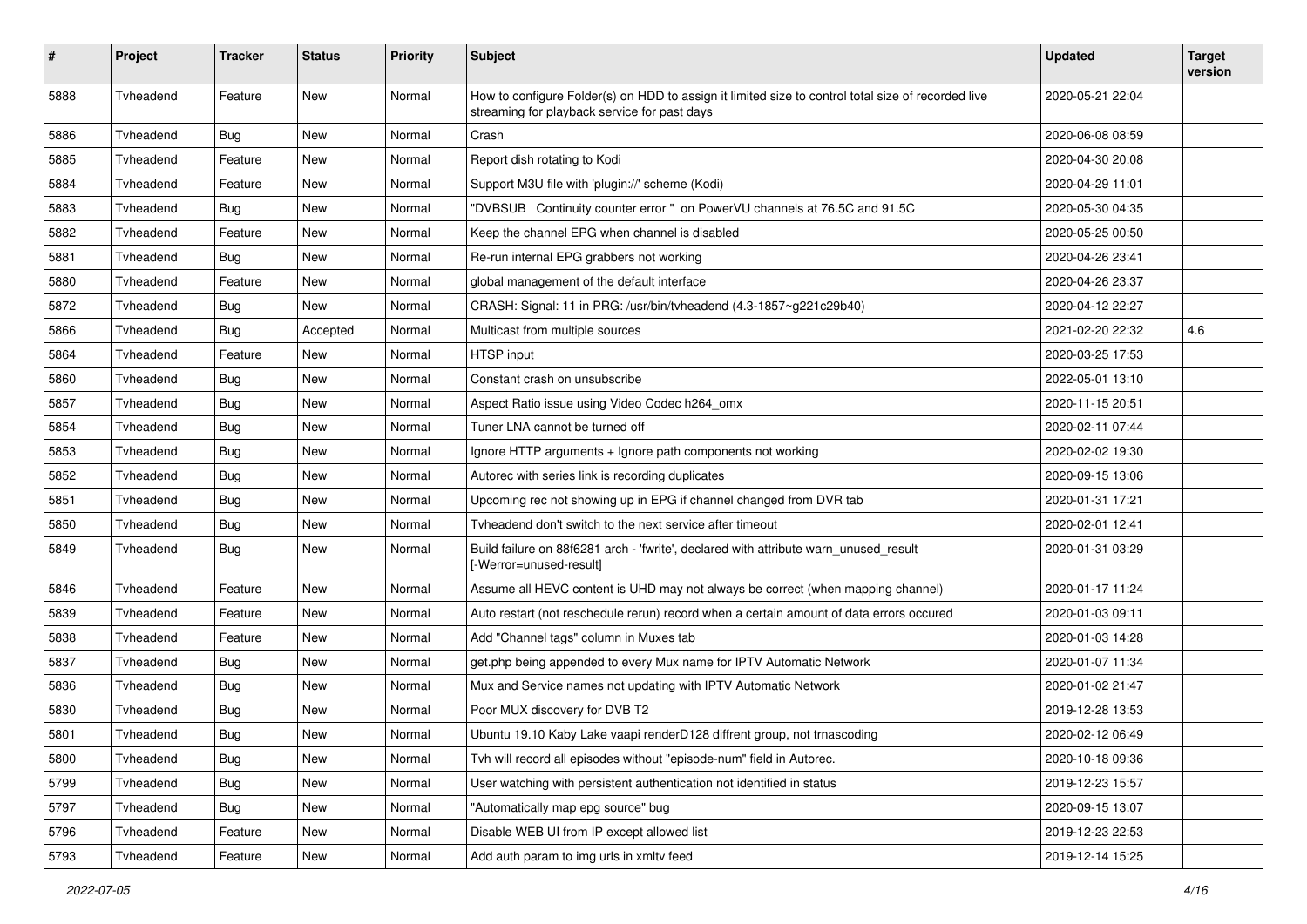| $\sharp$ | Project   | <b>Tracker</b> | <b>Status</b> | <b>Priority</b> | <b>Subject</b>                                                                                    | <b>Updated</b>   | <b>Target</b><br>version |
|----------|-----------|----------------|---------------|-----------------|---------------------------------------------------------------------------------------------------|------------------|--------------------------|
| 5792     | Tvheadend | <b>Bug</b>     | <b>New</b>    | Normal          | EAC3 stream disabled on htsp profile                                                              | 2019-12-14 10:58 |                          |
| 5788     | Tvheadend | Bug            | New           | Normal          | Duplicate channels from multiple HDhomerun tuners showing on EPG/Timeline guide                   | 2020-12-23 05:20 |                          |
| 5786     | Tvheadend | <b>Bug</b>     | <b>New</b>    | Normal          | OTA: PSIP: ATSC Grabber missing a lot of channels and is incomplete                               | 2020-12-04 10:10 |                          |
| 5785     | Tvheadend | Feature        | New           | Normal          | Estimate record file size by video and audio bitrate according to channel                         | 2019-11-25 02:49 |                          |
| 5781     | Tvheadend | <b>Bug</b>     | New           | Normal          | persistent auth doesn't work for playing recordings                                               | 2021-07-13 10:49 |                          |
| 5778     | Tvheadend | <b>Bug</b>     | <b>New</b>    | Normal          | PCR-Interval errors                                                                               | 2019-11-15 02:38 |                          |
| 5777     | Tvheadend | Feature        | New           | Normal          | Full E2 Bouquets?                                                                                 | 2019-11-14 20:03 |                          |
| 5776     | Tvheadend | Feature        | New           | Normal          | DVR "weak stream" recording removal period                                                        | 2019-11-14 17:49 |                          |
| 5775     | Tvheadend | Bug            | New           | Normal          | don't pass to the next sat>ip                                                                     | 2019-11-15 02:32 |                          |
| 5774     | Tvheadend | Feature        | New           | Normal          | Fire TV Live TV Addon                                                                             | 2019-11-13 23:35 |                          |
| 5773     | Tvheadend | Feature        | <b>New</b>    | Normal          | Electronic program guide filtering should save filters until i reset these                        | 2021-01-27 05:21 |                          |
| 5772     | Tvheadend | Feature        | New           | Normal          | Missing filtering of the Channels in the Configuration                                            | 2019-11-11 11:29 |                          |
| 5770     | Tvheadend | Feature        | New           | Normal          | Tagging enhansments                                                                               | 2019-11-10 19:53 |                          |
| 5769     | Tvheadend | <b>Bug</b>     | <b>New</b>    | Normal          | Over-The-Air: EIT: DVB Grabber missing                                                            | 2019-11-09 18:48 |                          |
| 5765     | Tvheadend | Bug            | New           | Normal          | New Line Character in filename                                                                    | 2020-12-07 14:13 |                          |
| 5760     | Tvheadend | <b>Bug</b>     | <b>New</b>    | Normal          | 'Clear all statistics' button does not clear disconnected channel stats                           | 2021-03-10 19:50 |                          |
| 5757     | Tvheadend | <b>Bug</b>     | New           | Normal          | New autorecordings should not record actual running streams partly                                | 2019-10-21 11:14 |                          |
| 5756     | Tvheadend | Bug            | New           | Normal          | High bandwith at one tuner                                                                        | 2019-11-26 08:58 |                          |
| 5748     | Tvheadend | <b>Bug</b>     | <b>New</b>    | Normal          | Usability Bug DVB-S2 Tuner Configuration Master Tuner                                             | 2020-03-03 23:23 |                          |
| 5747     | Tvheadend | Feature        | New           | Normal          | Feature request: Limit max number of HTSP streaming sessions globally                             | 2022-04-21 00:30 |                          |
| 5742     | Tvheadend | <b>Bug</b>     | New           | Normal          | "Watch TV" Audio do not work on some streams                                                      | 2019-10-08 15:27 |                          |
| 5741     | Tvheadend | Feature        | New           | Normal          | Patch folder for user patches                                                                     | 2019-10-10 09:13 |                          |
| 5738     | Tvheadend | <b>Bug</b>     | New           | Normal          | Tvheadend on synology nas with Xoro 8100 - scan no data, failed                                   | 2019-10-06 20:37 |                          |
| 5737     | Tvheadend | <b>Bug</b>     | <b>New</b>    | Normal          | Fedora 30 - RPM Build                                                                             | 2019-09-30 15:27 |                          |
| 5736     | Tvheadend | Feature        | New           | Normal          | Autorecording time range decrease                                                                 | 2019-09-26 20:30 |                          |
| 5733     | Tvheadend | <b>Bug</b>     | New           | Normal          | Failed to scan muxes with hauppauge wintv starbust 2                                              | 2019-09-24 18:14 |                          |
| 5730     | Tvheadend | <b>Bug</b>     | <b>New</b>    | Normal          | failed to store epg to disk                                                                       | 2019-09-16 22:23 |                          |
| 5727     | Tvheadend | Bug            | New           | Normal          | undefined reference to `x265::detect512()'                                                        | 2019-09-24 09:39 |                          |
| 5726     | Tvheadend | Bug            | New           | Normal          | Attribut »alloc_size« an einer Funktion mit Rückgabetyp »int« wird ignoriert [-Werror=attributes] | 2019-09-13 08:21 |                          |
| 5725     | Tvheadend | Bug            | New           | Normal          | Series record entries lost when relevant channels are removed and re-added.                       | 2019-09-10 11:49 |                          |
| 5723     | Tvheadend | Feature        | New           | Normal          | Output UDP stream (for multicast)                                                                 | 2021-02-20 22:32 | 4.6                      |
| 5719     | Tvheadend | Bug            | New           | Normal          | Functioning autorecs suddenly stop recording                                                      | 2019-08-22 21:18 |                          |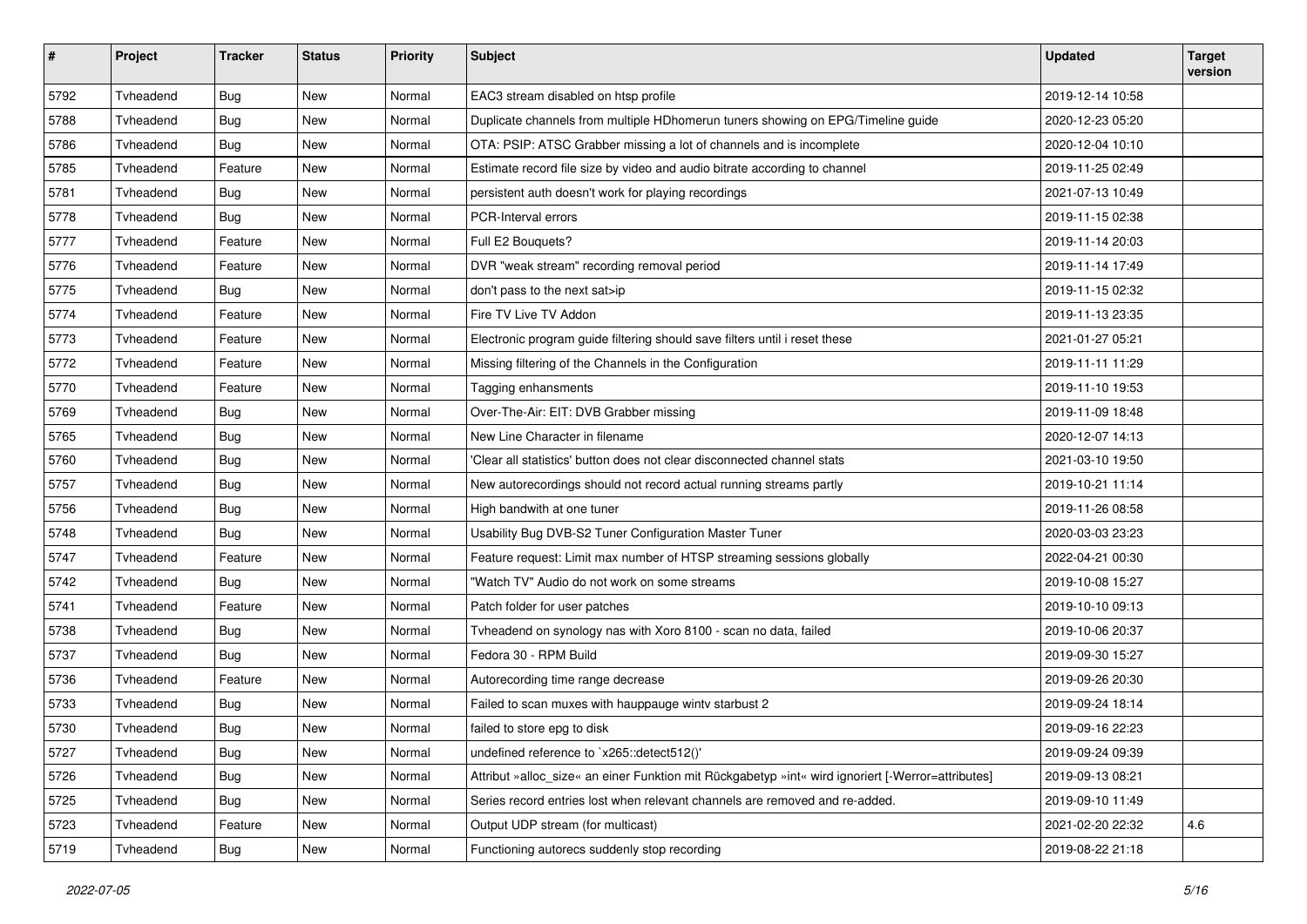| $\pmb{\#}$ | Project   | <b>Tracker</b> | <b>Status</b> | <b>Priority</b> | <b>Subject</b>                                                                          | <b>Updated</b>   | <b>Target</b><br>version |
|------------|-----------|----------------|---------------|-----------------|-----------------------------------------------------------------------------------------|------------------|--------------------------|
| 5717       | Tvheadend | Feature        | <b>New</b>    | Normal          | SAT>IP Map Different sources between each other                                         | 2019-08-20 03:39 |                          |
| 5715       | Tvheadend | Feature        | New           | Normal          | Integrate EPG into IPTV MPEG-TS streams                                                 | 2019-08-16 16:34 |                          |
| 5714       | Tvheadend | <b>Bug</b>     | New           | Normal          | Audio out of sync with video while transcoding                                          | 2019-08-16 10:25 |                          |
| 5710       | Tvheadend | Bug            | New           | Normal          | Access entry: channel tag filter                                                        | 2019-09-16 12:27 |                          |
| 5709       | Tvheadend | Feature        | New           | Normal          | transcode to flac                                                                       | 2019-08-15 09:11 |                          |
| 5706       | Tvheadend | <b>Bug</b>     | <b>New</b>    | Normal          | Enigma2 playlist export is missing some metadata fields                                 | 2019-10-19 00:26 |                          |
| 5705       | Tvheadend | Bug            | Accepted      | Normal          | Debian package does not get removed fully                                               | 2021-02-18 19:06 |                          |
| 5704       | Tvheadend | Feature        | New           | Normal          | API: Start scan of single Mux                                                           | 2019-08-12 16:36 |                          |
| 5703       | Tvheadend | <b>Bug</b>     | <b>New</b>    | Normal          | Airplay audio output delay or stutters (VLC or Kodi client)                             | 2019-08-10 09:19 |                          |
| 5701       | Tvheadend | Bug            | New           | Normal          | Fix for: VAAPI h264 encoding: bad picture quality for a minute                          | 2019-10-07 11:27 |                          |
| 5699       | Tvheadend | Feature        | New           | Normal          | Define user agent on automatic IPTV network                                             | 2019-08-24 14:44 |                          |
| 5698       | Tvheadend | Feature        | New           | Normal          | DVBSky T680C CI Slot                                                                    | 2019-07-31 06:51 |                          |
| 5697       | Tvheadend | Bug            | New           | Normal          | Raw Audio Output for ADTS vs LATM                                                       | 2020-04-27 18:11 |                          |
| 5695       | Tvheadend | Feature        | <b>New</b>    | Low             | Raw output of SDT table in trace                                                        | 2019-08-01 22:24 |                          |
| 5694       | Tvheadend | <b>Bug</b>     | New           | Normal          | Server only cycle trough the 2 top priority services when they fails                    | 2019-07-26 20:47 |                          |
| 5693       | Tvheadend | Bug            | New           | Normal          | Disabled Recordings added by Autorec get enabled again                                  | 2019-07-26 00:39 |                          |
| 5690       | Tvheadend | <b>Bug</b>     | New           | Normal          | Incompleted DVB recordings - Tvheadend error Time missed                                | 2019-07-26 09:46 |                          |
| 5689       | Tvheadend | <b>Bug</b>     | New           | Normal          | Low signal channels cannot be tuned in HDHomeRun                                        | 2019-07-21 02:58 |                          |
| 5687       | Tvheadend | Bug            | <b>New</b>    | Normal          | DVB-T2 taking so long to tune, then play                                                | 2019-07-20 17:34 |                          |
| 5686       | Tvheadend | Feature        | New           | Normal          | Allow keeping up to a specified amount of epg data                                      | 2020-10-31 08:11 |                          |
| 5685       | Tvheadend | Feature        | New           | Normal          | Add Option for Program/ Episode Icons in XMLTV output                                   | 2019-07-15 00:25 |                          |
| 5683       | Tvheadend | <b>Bug</b>     | New           | Normal          | web interface - mux schedulers - mux column sort not working                            | 2019-07-11 07:36 |                          |
| 5682       | Tvheadend | Bug            | New           | Normal          | segfault libpthread                                                                     | 2019-07-11 19:50 |                          |
| 5677       | Tvheadend | <b>Bug</b>     | New           | Normal          | Sat>Ip Server on 2nd NIC / 2nd Subnet not found by Tvheadend                            | 2019-07-20 20:31 |                          |
| 5676       | Tvheadend | <b>Bug</b>     | New           | Normal          | EMM packets not being written to DDCI adapters                                          | 2019-07-06 20:05 |                          |
| 5675       | Tvheadend | <b>Bug</b>     | New           | Normal          | Tvheadend Command hello failed: No response received - needs a re-install on every boot | 2019-07-08 16:35 |                          |
| 5674       | Tvheadend | Bug            | New           | Normal          | Deb packaging: config paths                                                             | 2019-07-01 06:17 |                          |
| 5673       | Tvheadend | Bug            | Accepted      | Normal          | <b>Buster armhf Builds</b>                                                              | 2021-10-11 20:35 |                          |
| 5670       | Tvheadend | <b>Bug</b>     | <b>New</b>    | Normal          | why tv headend channels freez in channels change                                        | 2019-07-04 18:32 |                          |
| 5669       | Tvheadend | Feature        | New           | Normal          | Allow to disable automatic removing of recordings being watched                         | 2019-06-25 22:03 |                          |
| 5666       | Tvheadend | <b>Bug</b>     | New           | Normal          | Bouquet interfering with Schedules Direct internal grabber.                             | 2019-09-10 15:54 |                          |
| 5665       | Tvheadend | <b>Bug</b>     | New           | Normal          | VA-API encodes with hardware but doesn't decode                                         | 2019-06-24 05:30 |                          |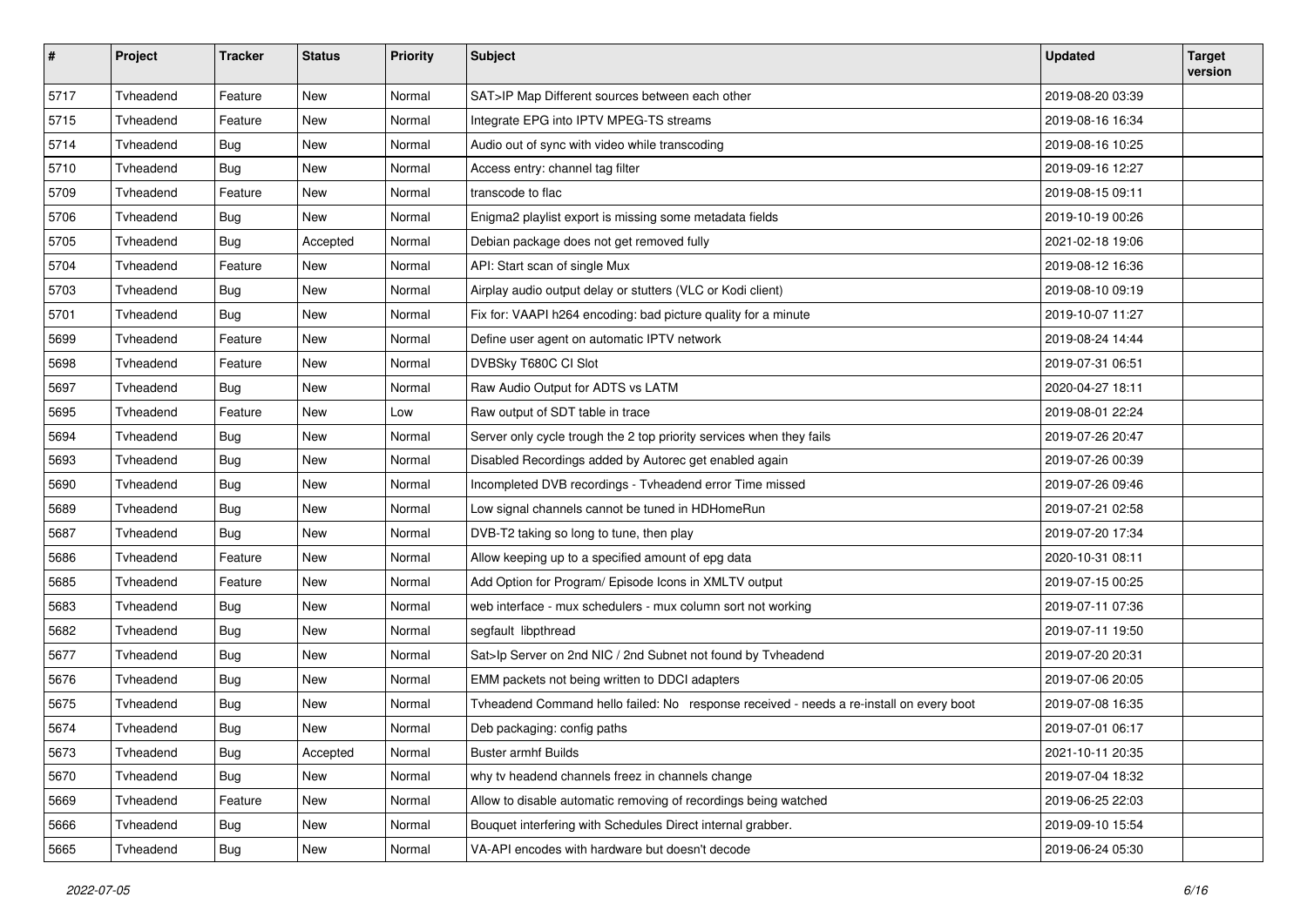| $\pmb{\#}$ | Project   | <b>Tracker</b> | <b>Status</b> | <b>Priority</b> | Subject                                                                                                                                                      | <b>Updated</b>   | <b>Target</b><br>version |
|------------|-----------|----------------|---------------|-----------------|--------------------------------------------------------------------------------------------------------------------------------------------------------------|------------------|--------------------------|
| 5664       | Tvheadend | <b>Bug</b>     | <b>New</b>    | Normal          | New Kernel 4.19.43 -> linuxdvb: Silicon Labs Si2168 #1 : DVB-C #0 - poll TIMEOUT AFTER REBOOT                                                                | 2019-06-29 15:09 |                          |
| 5655       | Tvheadend | Feature        | New           | Normal          | t would be nice if the channel list could see the channel information, coding, audio video format and<br>source if it is IPTV sat IPTV that would help a lot | 2021-02-18 19:18 |                          |
| 5652       | Tvheadend | Feature        | New           | Normal          | Disable EPG scan by default for IPTV                                                                                                                         | 2019-06-13 18:09 |                          |
| 5648       | Tvheadend | <b>Bug</b>     | New           | Normal          | too much queued table input data (over 2MB), discarding new (related to EIT grabbing)                                                                        | 2020-05-13 03:41 |                          |
| 5647       | Tvheadend | Bug            | New           | Normal          | htsp connection lost if you are playing a dvr file when enter into webui                                                                                     | 2019-06-09 13:30 |                          |
| 5646       | Tvheadend | Feature        | New           | Normal          | Cablecard support from fb340ae8 doesnt seem to be in 4.2(.8)                                                                                                 | 2020-01-11 02:27 |                          |
| 5641       | Tvheadend | <b>Bug</b>     | New           | Normal          | EMM not being sent to Oscam server using CCCAM                                                                                                               | 2019-08-15 08:43 |                          |
| 5639       | Tvheadend | Feature        | New           | Normal          | Implement Wireshark Plugin/Definition for HTSP                                                                                                               | 2019-06-19 12:42 |                          |
| 5638       | Tvheadend | Feature        | New           | Normal          | Recordings should depend only on files in recordings directory, or store database there                                                                      | 2020-03-17 01:59 |                          |
| 5637       | Tvheadend | <b>Bug</b>     | New           | Normal          | Picon automatic build fails on TVH 4.2.8-15~gdae846765                                                                                                       | 2019-05-23 23:35 |                          |
| 5636       | Tyheadend | <b>Bug</b>     | New           | Normal          | DVBT2 mux HTSP streaming problems while PASS profile is OK                                                                                                   | 2019-09-18 08:05 |                          |
| 5635       | Tvheadend | Feature        | New           | Normal          | Connecting 2 or more TVHEADEND server via dyndns                                                                                                             | 2019-05-22 12:29 |                          |
| 5633       | Tvheadend | Feature        | New           | Normal          | Connection times out if playback paused                                                                                                                      | 2019-05-21 03:12 |                          |
| 5632       | Tvheadend | Bug            | New           | Normal          | autorecs with duplicate handling set to "record if different episode number" don't take into account<br>season number                                        | 2019-06-01 13:23 |                          |
| 5631       | Tvheadend | <b>Bug</b>     | New           | Normal          | Dolby E audio                                                                                                                                                | 2020-02-13 08:44 |                          |
| 5629       | Tvheadend | <b>Bug</b>     | New           | Normal          | EIT: DVB Grabber Starting the IPTV Stream                                                                                                                    | 2019-12-30 02:56 |                          |
| 5626       | Tvheadend | <b>Bug</b>     | New           | Normal          | Abort recording does not update display                                                                                                                      | 2019-05-10 11:39 |                          |
| 5624       | Tvheadend | Feature        | New           | Normal          | Export channel numbers in M3U playlist                                                                                                                       | 2019-10-08 19:46 |                          |
| 5622       | Tvheadend | Feature        | New           | Normal          | <b>IPTV</b> project                                                                                                                                          | 2019-06-19 08:12 |                          |
| 5620       | Tvheadend | <b>Bug</b>     | New           | Normal          | satip server on port 554 unnecessarily limited to root only                                                                                                  | 2019-05-10 07:50 |                          |
| 5617       | Tvheadend | Feature        | New           | Normal          | Allow merge of service across network bouquet                                                                                                                | 2019-05-01 09:59 |                          |
| 5609       | Tvheadend | Bug            | New           | Normal          | Can't tune DVB-T usb sticks with aarch64 kernel                                                                                                              | 2019-04-22 19:24 |                          |
| 5608       | Tvheadend | <b>Bug</b>     | New           | Normal          | recording stops unexpected                                                                                                                                   | 2019-04-21 16:21 |                          |
| 5607       | Tvheadend | <b>Bug</b>     | New           | Normal          | VAAPI h264 encoding: bad picture quality for a minute                                                                                                        | 2019-08-06 10:22 |                          |
| 5605       | Tvheadend | Feature        | New           | Normal          | livestream with encrypted licence URL                                                                                                                        | 2019-04-15 19:59 |                          |
| 5604       | Tvheadend | Feature        | New           | Normal          | Better handle available quality                                                                                                                              | 2019-04-14 21:07 |                          |
| 5602       | Tvheadend | Bug            | New           | Normal          | No connection to the Tvheadend                                                                                                                               | 2019-04-15 21:08 |                          |
| 5601       | Tvheadend | <b>Bug</b>     | New           | Normal          | haproxy can only authenticate via plaintext                                                                                                                  | 2019-04-15 20:56 |                          |
| 5600       | Tvheadend | <b>Bug</b>     | New           | Normal          | Pending scans get stuck in pending in a special case                                                                                                         | 2020-06-29 16:25 |                          |
| 5599       | Tvheadend | Feature        | New           | Normal          | Allow channel name to be configurable during service mapper                                                                                                  | 2019-04-11 11:54 |                          |
| 5597       | Tvheadend | Bug            | New           | Normal          | Tyheadend to kodi only shows the logos of the channels via htsp and only admin user                                                                          | 2019-04-11 10:26 |                          |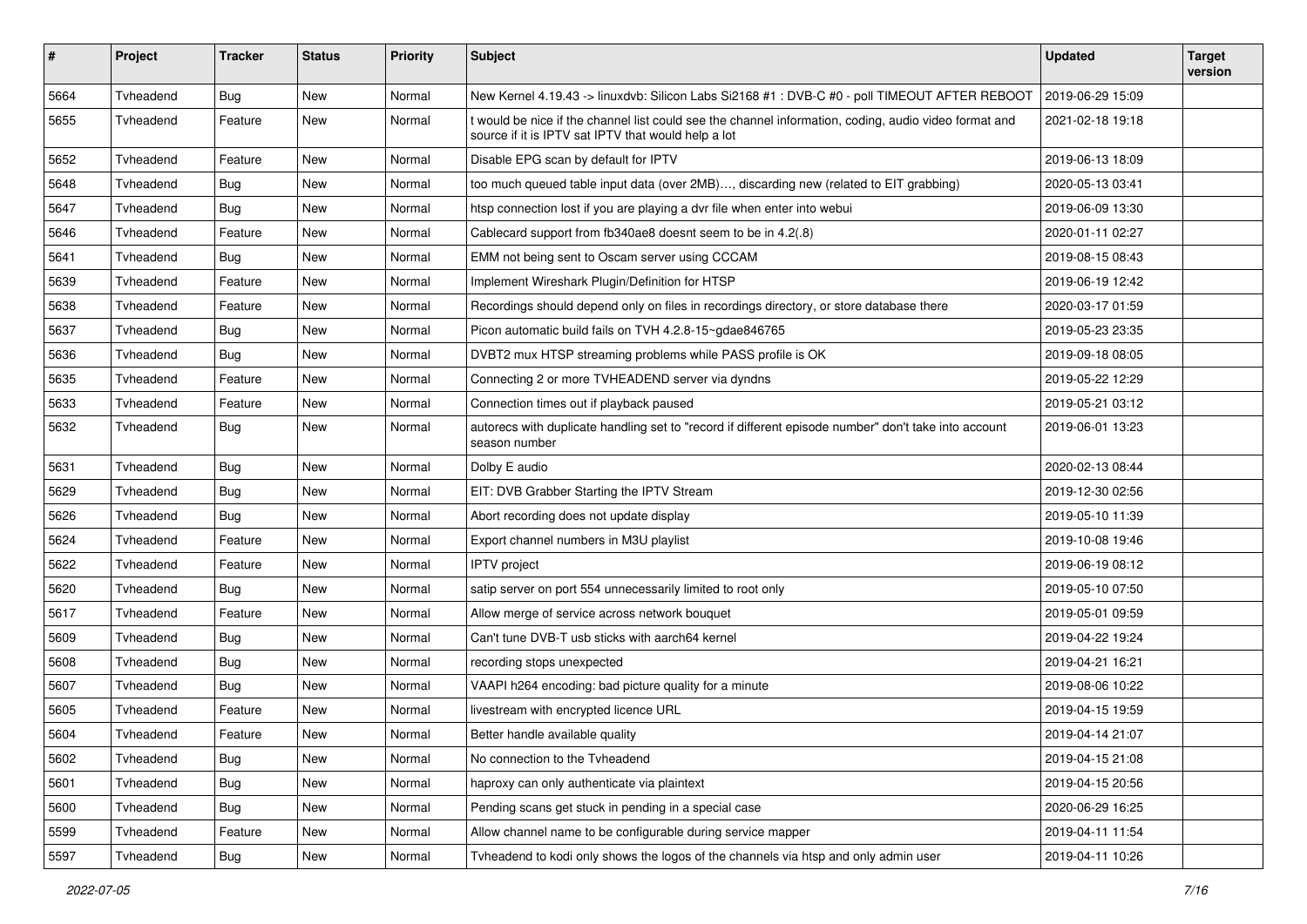| $\pmb{\#}$ | Project   | <b>Tracker</b> | <b>Status</b> | <b>Priority</b> | <b>Subject</b>                                                                         | <b>Updated</b>   | <b>Target</b><br>version |
|------------|-----------|----------------|---------------|-----------------|----------------------------------------------------------------------------------------|------------------|--------------------------|
| 5596       | Tvheadend | <b>Bug</b>     | <b>New</b>    | Normal          | To many muxes ignored or failed                                                        | 2019-04-14 11:24 |                          |
| 5595       | Tvheadend | <b>Bug</b>     | New           | Normal          | Muxes Scan Result = Failed or too few services are found                               | 2019-04-10 19:08 |                          |
| 5594       | Tvheadend | Feature        | New           | Normal          | Si21662 linux Driver                                                                   | 2019-04-08 10:11 |                          |
| 5593       | Tvheadend | Bug            | New           | Normal          | Tvheadend latest git hit segmentation fault wtih dtmb tunner                           | 2019-04-06 12:48 |                          |
| 5592       | Tvheadend | <b>Bug</b>     | New           | Normal          | No services mapped on ISDB-T (trace included)                                          | 2019-04-07 22:09 |                          |
| 5591       | Tvheadend | <b>Bug</b>     | <b>New</b>    | Normal          | spurious extra recording scheduled                                                     | 2019-04-07 10:19 |                          |
| 5589       | Tvheadend | <b>Bug</b>     | New           | Normal          | autorecs don't work properly                                                           | 2019-04-07 08:21 |                          |
| 5588       | Tvheadend | Bug            | New           | Normal          | VLC is disconnectet right after connection                                             | 2019-03-29 18:19 |                          |
| 5587       | Tvheadend | <b>Bug</b>     | <b>New</b>    | Normal          | User - DVR profile                                                                     | 2020-10-18 23:02 |                          |
| 5584       | Tvheadend | Feature        | New           | Normal          | create metadata from epg                                                               | 2019-06-26 06:54 |                          |
| 5581       | Tvheadend | Feature        | New           | Normal          | Interim 4.4 release                                                                    | 2019-10-22 23:15 |                          |
| 5578       | Tvheadend | <b>Bug</b>     | New           | Normal          | several identical Entries for Categorys in Web-UI                                      | 2019-03-15 14:34 |                          |
| 5577       | Tvheadend | Bug            | New           | Normal          | OTA EPG Data (EIT) - multiple transponder sources                                      | 2019-03-22 04:16 |                          |
| 5575       | Tvheadend | Feature        | <b>New</b>    | Normal          | Option to not override settings from m3u                                               | 2020-06-12 00:50 |                          |
| 5574       | Tvheadend | <b>Bug</b>     | New           | Normal          | recordings m3u shows recording from all users                                          | 2019-03-13 19:14 |                          |
| 5571       | Tvheadend | Bug            | <b>New</b>    | Normal          | next status is not updated if the frist upcoming recording is disabled in the gui      | 2019-03-11 22:12 |                          |
| 5570       | Tvheadend | Feature        | New           | Normal          | Autorecords: selecting one category without another                                    | 2019-03-11 10:04 |                          |
| 5569       | Tvheadend | <b>Bug</b>     | New           | Normal          | high bandwith during epg grab                                                          | 2019-03-11 19:40 |                          |
| 5562       | Tvheadend | Feature        | <b>New</b>    | Normal          | Blacklist chanels (create bouquet)                                                     | 2020-10-12 22:59 |                          |
| 5560       | Tvheadend | <b>Bug</b>     | New           | Normal          | Windows prohibited characters not removed when creating subdirectory names             | 2021-02-23 19:37 | 4.6                      |
| 5559       | Tvheadend | Bug            | New           | Normal          | Memory Information Entries showing negative Numbers                                    | 2019-02-25 15:15 |                          |
| 5558       | Tvheadend | <b>Bug</b>     | New           | Normal          | linuxdvb status / diseqc - global_lock problems with complex setup and/or slow drivers | 2021-02-20 22:32 | 4.6                      |
| 5557       | Tvheadend | <b>Bug</b>     | New           | Normal          | Bouqets not importing properly                                                         | 2019-02-24 08:55 |                          |
| 5555       | Tvheadend | Bug            | New           | Normal          | tveadend.org password reset does not work                                              | 2019-02-24 11:45 |                          |
| 5554       | Tvheadend | <b>Bug</b>     | New           | Normal          | Is this a real bugs?                                                                   | 2019-06-24 15:07 |                          |
| 5553       | Tvheadend | <b>Bug</b>     | New           | Normal          | "Network discovery" is set to "Disable" after restarting service                       | 2019-03-24 19:50 |                          |
| 5551       | Tvheadend | <b>Bug</b>     | New           | Normal          | HTSP connection shows status as "streaming" even though no stream is being running     | 2019-02-17 22:06 |                          |
| 5543       | Tvheadend | <b>Bug</b>     | Accepted      | Normal          | no updates for raspbian-stretch?                                                       | 2019-02-23 19:01 |                          |
| 5540       | Tvheadend | Feature        | New           | Normal          | Allow TVCT on ADSB-C                                                                   | 2019-02-14 00:36 |                          |
| 5538       | Tvheadend | Bug            | New           | Normal          | Import m3u-list from other Tvheadend-Server                                            | 2019-02-14 11:45 |                          |
| 5537       | Tvheadend | <b>Bug</b>     | New           | Normal          | Automatic network DIGEST autentification                                               | 2019-02-12 12:24 |                          |
| 5534       | Tvheadend | <b>Bug</b>     | New           | Normal          | Streaming Error "libav: AVCodecContext: Error setting profile 77."                     | 2019-05-13 00:35 |                          |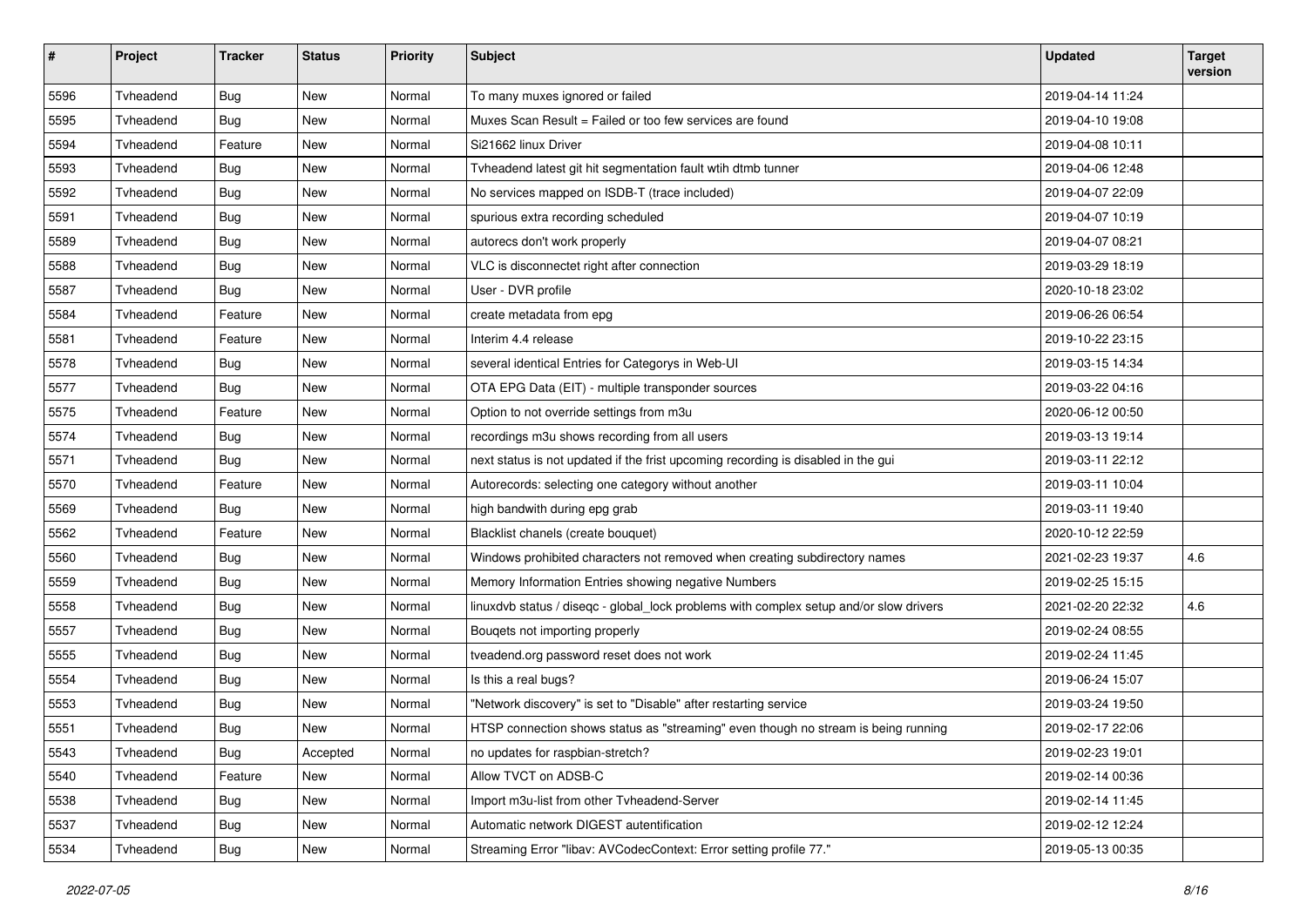| $\pmb{\#}$ | Project   | <b>Tracker</b> | <b>Status</b> | <b>Priority</b> | <b>Subject</b>                                                                                     | <b>Updated</b>   | <b>Target</b><br>version |
|------------|-----------|----------------|---------------|-----------------|----------------------------------------------------------------------------------------------------|------------------|--------------------------|
| 5532       | Tvheadend | Feature        | <b>New</b>    | Normal          | Auto-set EPG grabber to channel name when IPTV source changes mux abit causing name-not-set<br>on. | 2019-02-08 23:36 |                          |
| 5528       | Tvheadend | <b>Bug</b>     | New           | Normal          | <b>Accessed Denied</b>                                                                             | 2019-02-06 20:53 |                          |
| 5527       | Tvheadend | <b>Bug</b>     | <b>New</b>    | Normal          | Recording fails with space characters in Recording system path                                     | 2019-02-06 17:44 |                          |
| 5526       | Tvheadend | Feature        | New           | Normal          | service-mapper: waiting for input  "epggrab" unsubscribing    DVB-S                                | 2019-02-05 21:46 |                          |
| 5524       | Tvheadend | Feature        | New           | Normal          | Schedule availability of service                                                                   | 2019-02-03 19:10 |                          |
| 5521       | Tvheadend | Feature        | New           | Normal          | Disable automatically bouquet updates                                                              | 2019-01-29 18:26 |                          |
| 5520       | Tvheadend | <b>Bug</b>     | New           | Normal          | Crsash -fault address?                                                                             | 2019-01-25 20:49 |                          |
| 5514       | Tvheadend | Bug            | <b>New</b>    | Normal          | Transcoding AAC-LATM to AAC (still?) doesn't work                                                  | 2019-01-21 20:12 |                          |
| 5508       | Tvheadend | <b>Bug</b>     | New           | Normal          | Autorecs priority and scheduling don't record full tv shows                                        | 2019-03-06 21:48 |                          |
| 5506       | Tvheadend | Feature        | New           | Normal          | Audio Transcoding Volume Change                                                                    | 2019-01-19 19:37 |                          |
| 5502       | Tvheadend | Feature        | New           | Normal          | Use AutoBouquetsMaker code from enigma2                                                            | 2019-01-19 22:09 |                          |
| 5499       | Tvheadend | <b>Bug</b>     | Accepted      | Normal          | DVB-C UK Virgin OTA not working                                                                    | 2019-11-06 18:59 |                          |
| 5496       | Tvheadend | <b>Bug</b>     | <b>New</b>    | Normal          | Only after a reboot all sat>ip tuners are accessible again                                         | 2019-11-01 18:19 |                          |
| 5495       | Tvheadend | Feature        | New           | Normal          | Allow to change EPG Channel Name / Number / Icon per channel                                       | 2021-02-20 22:32 | 4.6                      |
| 5494       | Tvheadend | <b>Bug</b>     | New           | Normal          | EITp/f fails if EPG is from a different network                                                    | 2020-02-12 11:55 |                          |
| 5493       | Tvheadend | Feature        | New           | Normal          | NvPipe encoding/decoding alternative of NVENC                                                      | 2019-01-13 18:28 |                          |
| 5491       | Tvheadend | Bug            | New           | Normal          | Autorec ignores "Start after" and "Start before"                                                   | 2019-01-11 16:02 |                          |
| 5490       | Tvheadend | Feature        | New           | Normal          | Support C-band fot SAT>IP                                                                          | 2019-01-10 22:07 |                          |
| 5489       | Tvheadend | Feature        | New           | Normal          | Add opportunistic TLS (STARTTLS) to HTSP                                                           | 2019-05-15 23:09 |                          |
| 5483       | Tvheadend | <b>Bug</b>     | New           | Normal          | premature recording complete                                                                       | 2019-01-06 01:21 |                          |
| 5478       | Tvheadend | <b>Bug</b>     | New           | Normal          | tvheadend crashes if got requests for 5 or more streams instantly                                  | 2019-01-09 09:41 |                          |
| 5477       | Tvheadend | Feature        | New           | Normal          | Change few unselectable="on" UI items to unselectable="off"                                        | 2019-01-05 09:02 |                          |
| 5466       | Tvheadend | Feature        | New           | Normal          | Dish motor to 0                                                                                    | 2019-01-08 13:12 | 999                      |
| 5465       | Tvheadend | <b>Bug</b>     | New           | Normal          | Vaapi hevc video transcoding via AMDGPU (Radeon) not working                                       | 2019-11-20 01:09 |                          |
| 5463       | Tvheadend | Feature        | New           | Normal          | addition of management of threads for transcoding profiles                                         | 2018-12-28 14:22 |                          |
| 5460       | Tvheadend | Feature        | New           | Normal          | deduplication of muxes and services                                                                | 2019-05-20 15:04 |                          |
| 5457       | Tvheadend | Bug            | New           | Normal          | 4.3-1690 hangs after starting a recording                                                          | 2018-12-26 09:45 |                          |
| 5451       | Tvheadend | Bug            | New           | Normal          | Streaming error with multiple subscriptions per strem                                              | 2020-11-12 14:03 |                          |
| 5450       | Tvheadend | Bug            | New           | Normal          | Extra Start/Stop time cannot be set to 0                                                           | 2019-01-08 13:13 | 999                      |
| 5449       | Tvheadend | Bug            | New           | Normal          | CAPMT descrambler does not work with frontend1                                                     | 2019-01-15 12:28 |                          |
| 5444       | Tvheadend | Feature        | New           | Normal          | Scheduler: Allow to subscribe specific service instead the mux to update CA entitlements (EMM)     | 2021-06-18 11:43 | $4.2\,$                  |
| 5439       | Tvheadend | <b>Bug</b>     | New           | Normal          | service mapper: Services without A/V streams are detected in SDT but cannot be mapped              | 2021-02-20 22:32 | 4.6                      |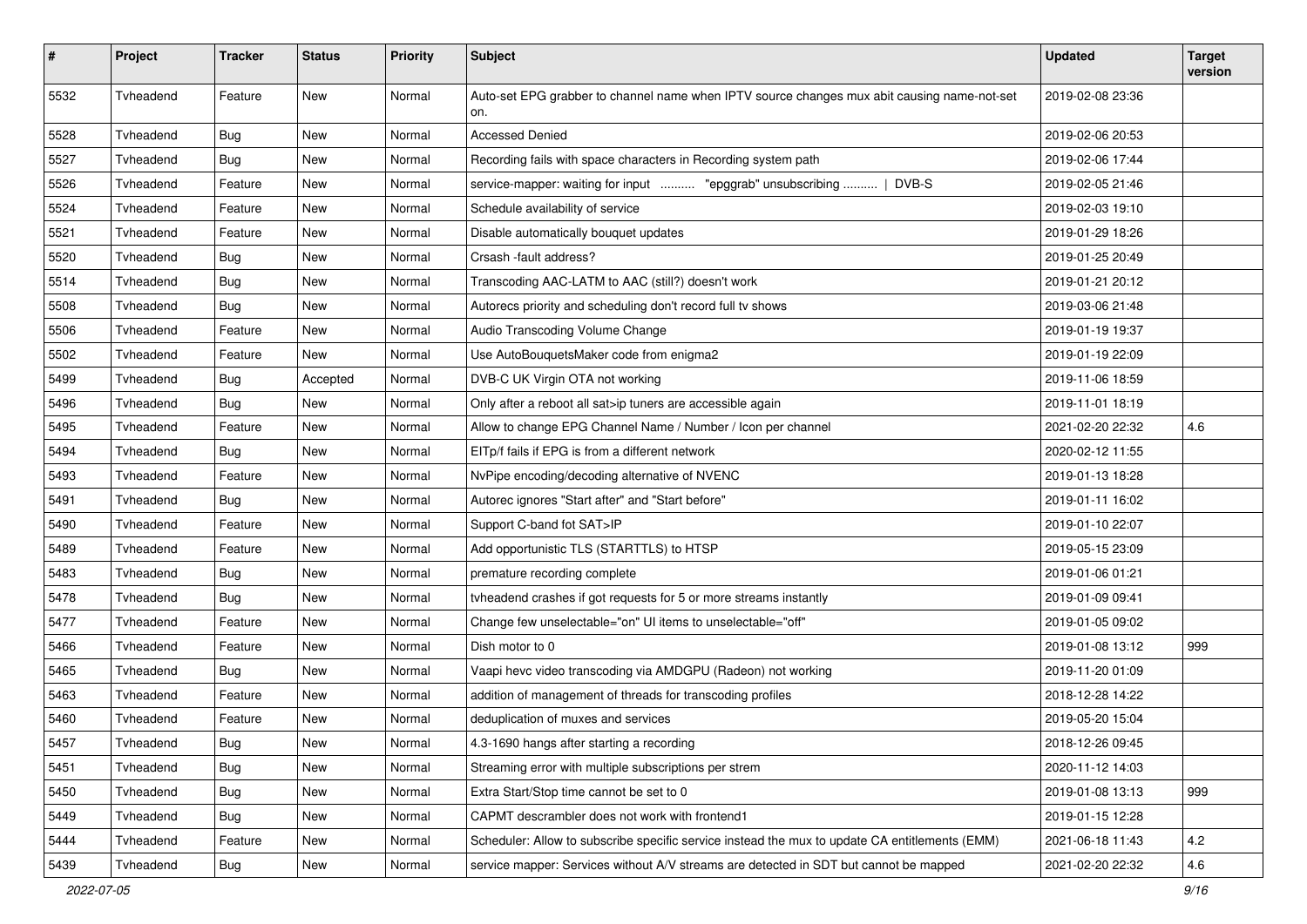| $\pmb{\#}$ | Project   | <b>Tracker</b> | <b>Status</b> | Priority | <b>Subject</b>                                                                                 | <b>Updated</b>   | <b>Target</b><br>version |
|------------|-----------|----------------|---------------|----------|------------------------------------------------------------------------------------------------|------------------|--------------------------|
| 5438       | Tvheadend | Bug            | <b>New</b>    | Normal   | DVR Errors not counting up in Subscriptions view                                               | 2018-12-15 18:33 |                          |
| 5433       | Tvheadend | <b>Bug</b>     | New           | Normal   | Continuity errors in VLC and Kodi                                                              | 2018-12-17 15:38 |                          |
| 5432       | Tvheadend | <b>Bug</b>     | New           | Normal   | using multiple DVB-C frontends(FBC) on mut@nt/mutant/gfutures hd530c with OpenPLi 6.2          | 2018-12-25 10:01 |                          |
| 5427       | Tvheadend | Feature        | New           | Normal   | Allow channels to play without descramble them                                                 | 2018-12-13 19:33 |                          |
| 5425       | Tvheadend | Feature        | New           | Normal   | ISO 8859 character naming                                                                      | 2018-12-13 09:26 |                          |
| 5424       | Tvheadend | Feature        | New           | Normal   | Status > Subscriptions Client Uptime                                                           | 2018-12-13 09:14 |                          |
| 5423       | Tvheadend | <b>Bug</b>     | New           | Normal   | Streaming and scanning on same transponder/mux                                                 | 2018-12-13 09:06 |                          |
| 5420       | Tvheadend | Bug            | New           | Normal   | ipty freezing                                                                                  | 2018-12-30 09:33 |                          |
| 5419       | Tvheadend | <b>Bug</b>     | New           | Normal   | ERROR]:tsfix: transport stream H264, DTS discontinuity. - No tracebility to mux                | 2018-12-16 08:55 |                          |
| 5417       | Tvheadend | <b>Bug</b>     | Resolved      | Normal   | Each time the channel is changed, the memory is more occupied by the GPU -> NVENC -> Transcode | 2021-05-18 14:01 | 999                      |
| 5414       | Tvheadend | <b>Bug</b>     | <b>New</b>    | Normal   | linuxdvb: allow bigger initial sleep time before the first command is send to rotor            | 2019-06-12 10:10 |                          |
| 5408       | Tvheadend | Bug            | New           | Normal   | Picons build fails on TVH 4.3                                                                  | 2018-12-09 17:12 |                          |
| 5407       | Tvheadend | Feature        | New           | Normal   | Add an edit sevice channel in webui                                                            | 2018-12-08 16:28 |                          |
| 5401       | Tvheadend | <b>Bug</b>     | New           | Normal   | Unable to compile on Gentoo - getting error: "_FORTIFY_SOURCE" redefined                       | 2019-05-03 16:51 |                          |
| 5397       | Tvheadend | <b>Bug</b>     | New           | Normal   | Profiles Issue with options and clone                                                          | 2018-12-06 15:41 |                          |
| 5396       | Tvheadend | Feature        | New           | Normal   | (near-) realtime epg updates                                                                   | 2018-12-06 15:46 |                          |
| 5395       | Tvheadend | Feature        | New           | Normal   | EPG scan on Networks                                                                           | 2018-12-06 06:46 |                          |
| 5388       | Tvheadend | <b>Bug</b>     | New           | Normal   | Kill hanging xmltv grabbers after save timeout                                                 | 2018-12-03 08:52 |                          |
| 5387       | Tvheadend | <b>Bug</b>     | <b>New</b>    | Normal   | External Bouquet for DVB-C/T does not see any services                                         | 2019-09-24 14:27 |                          |
| 5386       | Tvheadend | <b>Bug</b>     | New           | Normal   | Failed to start Tvheadend - a TV streaming server and DVR                                      | 2018-12-03 14:48 |                          |
| 5384       | Tvheadend | Bug            | New           | Normal   | Getting incorrect parameters on AAC audio streams                                              | 2018-12-02 04:55 |                          |
| 5378       | Tvheadend | Feature        | New           | Normal   | Add Simple EPG/M3U export                                                                      | 2018-11-30 20:08 |                          |
| 5375       | Tvheadend | <b>Bug</b>     | New           | Normal   | Transcoding: AVFilter: Invalid parameters provided.                                            | 2018-12-05 14:48 |                          |
| 5371       | Tvheadend | <b>Bug</b>     | New           | Normal   | Changing Upcoming/Current Recordings settings in webinterface messes up UI                     | 2018-12-03 22:18 |                          |
| 5369       | Tvheadend | Bug            | New           | Normal   | EPG guide transfer to kodi client with force tvheadend restart only                            | 2018-11-30 22:38 |                          |
| 5368       | Tvheadend | Bug            | New           | Normal   | Sundtek DVB-C not working after update                                                         | 2018-12-04 08:18 |                          |
| 5366       | Tvheadend | <b>Bug</b>     | New           | Normal   | EPG text is badly encoded and needs cleaning                                                   | 2018-12-01 18:49 |                          |
| 5364       | Tvheadend | Bug            | New           | Normal   | Triggered XML EPG grab always runs twice                                                       | 2019-05-03 18:22 |                          |
| 5363       | Tvheadend | Bug            | New           | Normal   | strange freeze after 4.3-1584                                                                  | 2018-11-29 08:46 |                          |
| 5355       | Tvheadend | Bug            | New           | Normal   | CPU usage higher with MPEG-TS Spawn transcoding than with built in transcoding?                | 2018-11-27 07:33 |                          |
| 5354       | Tvheadend | Bug            | New           | Normal   | Crash does not cause recordings to be marked as failed                                         | 2018-11-26 22:40 |                          |
| 5351       | Tvheadend | Bug            | New           | Normal   | Re-Recording issue: Weak stream                                                                | 2019-01-06 13:12 |                          |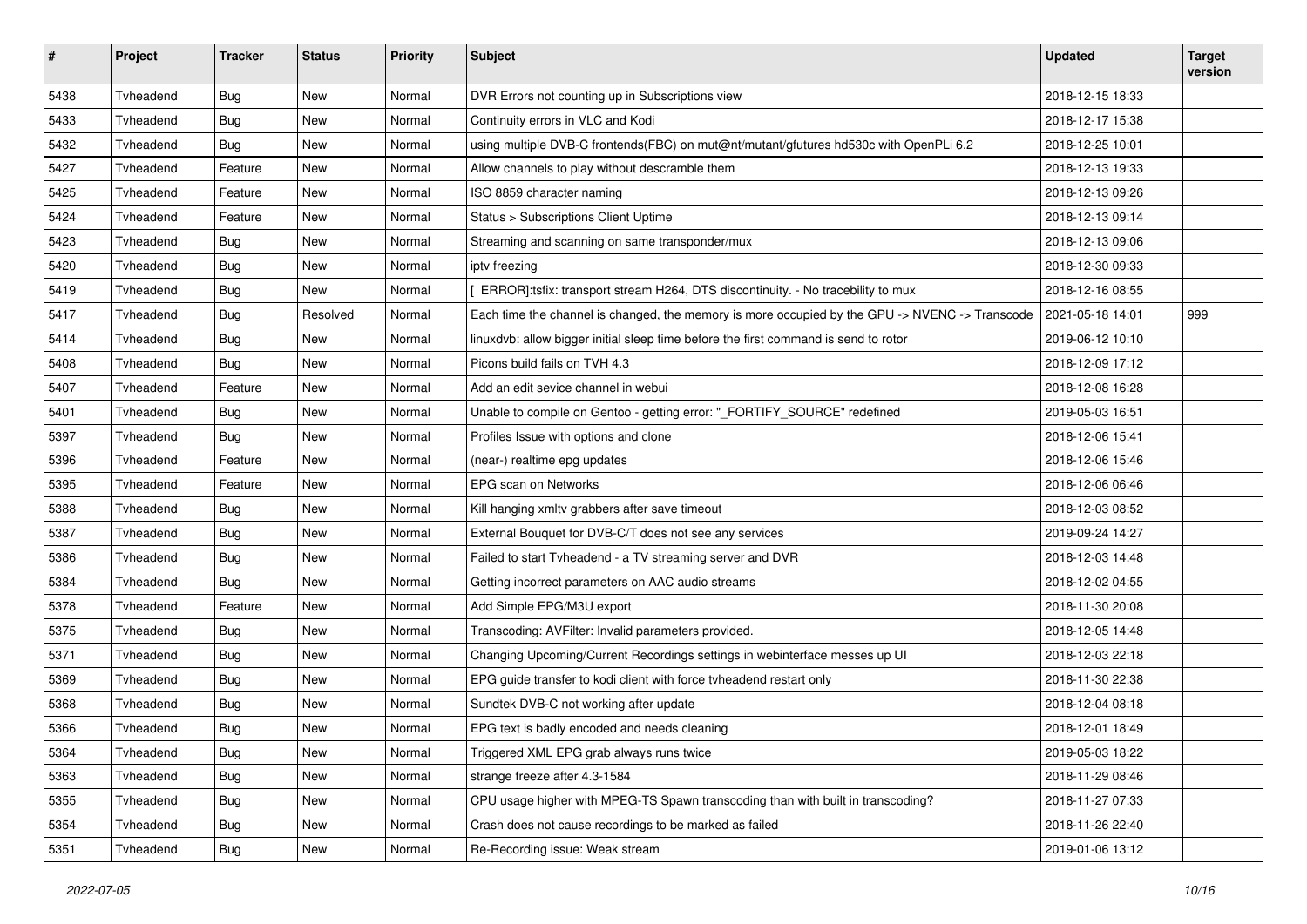| $\pmb{\#}$ | Project   | <b>Tracker</b> | <b>Status</b> | <b>Priority</b> | <b>Subject</b>                                                                                                                     | <b>Updated</b>   | <b>Target</b><br>version |
|------------|-----------|----------------|---------------|-----------------|------------------------------------------------------------------------------------------------------------------------------------|------------------|--------------------------|
| 5346       | Tvheadend | <b>Bug</b>     | <b>New</b>    | Normal          | No audio when already recording the same channel                                                                                   | 2018-12-10 16:14 |                          |
| 5336       | Tvheadend | Feature        | New           | Normal          | Add "similar broadcasts" to "Broadcast Details" under EPG                                                                          | 2018-11-24 19:09 | 999                      |
| 5335       | Tvheadend | Feature        | New           | Normal          | Add "other broadcast times" to "Broadcast Details" under EPG                                                                       | 2018-11-24 19:09 | 999                      |
| 5334       | Tvheadend | Feature        | New           | Normal          | Storage Management                                                                                                                 | 2018-11-19 16:03 |                          |
| 5332       | Tvheadend | <b>Bug</b>     | New           | Normal          | Not picking up NIT tables after DVB-C scan                                                                                         | 2018-11-27 17:32 |                          |
| 5331       | Tyheadend | <b>Bug</b>     | New           | Normal          | Recheck auto recordings after XMLTV import.                                                                                        | 2018-11-18 12:51 |                          |
| 5327       | Tvheadend | <b>Bug</b>     | New           | Normal          | relative recording path                                                                                                            | 2018-11-24 19:28 |                          |
| 5326       | Tvheadend | Bug            | New           | Normal          | tvheadend stuck at DTS and PCR diff is very big and after this error pvr.hts says - Command hello<br>failed: No response received. | 2018-12-25 17:30 |                          |
| 5325       | Tvheadend | Bug            | <b>New</b>    | Normal          | idle mux scan stuck at certain mux                                                                                                 | 2018-11-22 11:44 |                          |
| 5323       | Tvheadend | Feature        | New           | Normal          | Option to override Service Name                                                                                                    | 2018-11-11 18:59 |                          |
| 5319       | Tvheadend | <b>Bug</b>     | Accepted      | Normal          | IPTV Stream in SAT-IP Server "stops"                                                                                               | 2019-02-01 15:48 |                          |
| 5318       | Tvheadend | Feature        | New           | Normal          | Add cac_cat_update module to capmt CA to process EMMs during a mux schedule.                                                       | 2018-11-06 16:16 |                          |
| 5315       | Tyheadend | Bug            | <b>New</b>    | Normal          | DVB-S2X specific modulations and roll-offs.                                                                                        | 2018-11-04 18:23 |                          |
| 5313       | Tvheadend | Bug            | New           | Normal          | EPG-Details not complete                                                                                                           | 2018-11-04 12:25 |                          |
| 5312       | Tvheadend | Bug            | New           | Normal          | Wrong timespan with instant recording during timeshift                                                                             | 2018-11-04 14:21 |                          |
| 5307       | Tvheadend | <b>Bug</b>     | <b>New</b>    | Normal          | Rotor tuning never finishes when client software is too impatient                                                                  | 2018-11-15 15:01 |                          |
| 5303       | Tvheadend | Feature        | New           | Normal          | Feature request for a new column in "Services" to display CAID it has card-access to                                               | 2018-11-08 07:12 |                          |
| 5299       | Tvheadend | Bug            | New           | Normal          | IPTV - handle better scan procedure for temporary unavailable streams                                                              | 2018-10-29 17:40 |                          |
| 5293       | Tvheadend | <b>Bug</b>     | New           | Normal          | Multiple one mux instances (Common Interface Service limit)                                                                        | 2018-10-30 19:19 |                          |
| 5290       | Tvheadend | <b>Bug</b>     | New           | Normal          | User access: Limit connections                                                                                                     | 2018-10-31 07:11 |                          |
| 5286       | Tvheadend | Feature        | <b>New</b>    | Normal          | webui: when dvr access is denied                                                                                                   | 2018-12-03 20:45 |                          |
| 5284       | Tvheadend | <b>Bug</b>     | New           | Normal          | no upgrade over the new repo                                                                                                       | 2018-10-22 20:52 |                          |
| 5276       | Tvheadend | Feature        | New           | Normal          | EPG: URL element for programm entries                                                                                              | 2018-10-20 19:46 |                          |
| 5275       | Tvheadend | <b>Bug</b>     | New           | Normal          | Intermittent Recording Failed - missing \$n in format string?                                                                      | 2018-10-19 13:13 |                          |
| 5272       | Tvheadend | <b>Bug</b>     | New           | Normal          | video playback was aborted due to a corruption problem                                                                             | 2018-10-23 18:23 |                          |
| 5271       | Tvheadend | <b>Bug</b>     | New           | Normal          | Sat>ip subscriptions                                                                                                               | 2018-10-18 17:42 |                          |
| 5270       | Tvheadend | Feature        | New           | Normal          | Map SAT-IP Client to user                                                                                                          | 2018-10-17 20:56 |                          |
| 5269       | Tvheadend | Feature        | New           | Normal          | Option to allow idle scanning only when all tuners are idle on SAT-IP Server                                                       | 2018-10-17 20:49 |                          |
| 5265       | Tvheadend | Bug            | New           | Normal          | Channel Name not shown in SAT-IP Subscriptions                                                                                     | 2018-10-16 21:06 |                          |
| 5257       | Tvheadend | Bug            | New           | Normal          | AAC-LATM $==$ > AAC (sac) no audio stream with transcoding (Reopen of #3105)                                                       | 2018-10-14 19:36 |                          |
| 5251       | Tvheadend | <b>Bug</b>     | New           | Normal          | EPG grabbing invalid checksum and lots of errors                                                                                   | 2018-10-20 23:32 |                          |
| 5250       | Tvheadend | <b>Bug</b>     | New           | Normal          | IPTV freeze after tens of seconds                                                                                                  | 2018-12-07 08:35 |                          |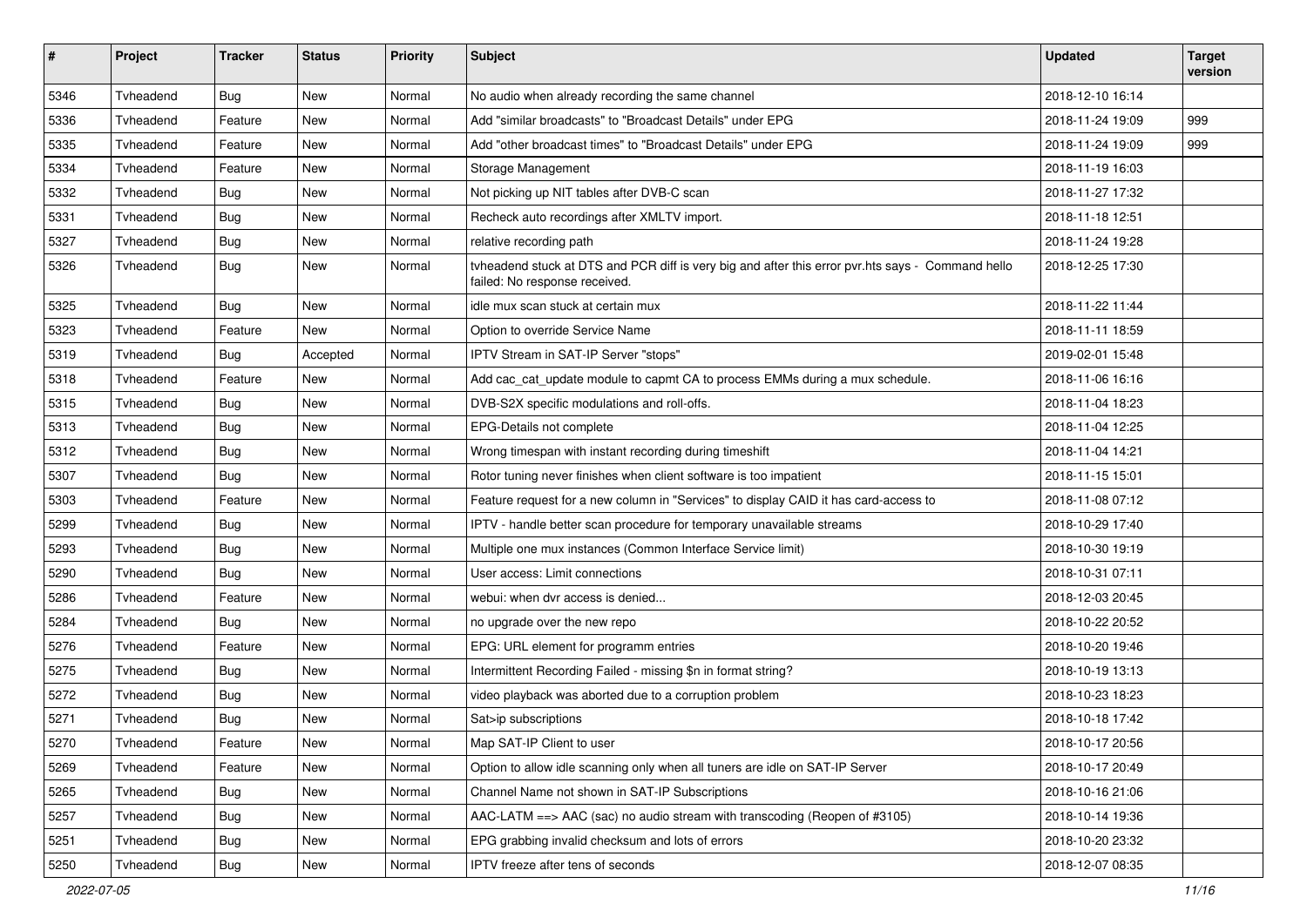| $\pmb{\#}$ | Project   | <b>Tracker</b> | <b>Status</b> | <b>Priority</b> | <b>Subject</b>                                                                             | <b>Updated</b>   | <b>Target</b><br>version |
|------------|-----------|----------------|---------------|-----------------|--------------------------------------------------------------------------------------------|------------------|--------------------------|
| 5249       | Tvheadend | Feature        | <b>New</b>    | Normal          | No username shown for users authenticated with static IP adress                            | 2018-10-28 07:37 |                          |
| 5246       | Tvheadend | <b>Bug</b>     | New           | Normal          | DVB-MPE support (SmartBEAM) DVB over IP                                                    | 2018-10-09 15:41 |                          |
| 5244       | Tvheadend | <b>Bug</b>     | New           | Normal          | Website: Favicon                                                                           | 2018-10-08 02:14 |                          |
| 5241       | Tvheadend | <b>Bug</b>     | New           | Normal          | Subtitles in MKV recording have no duration set                                            | 2018-10-08 14:51 |                          |
| 5237       | Tvheadend | <b>Bug</b>     | New           | Normal          | Cont from #5235: 'libavresample' required by 'virtual:world'                               | 2019-03-16 14:24 |                          |
| 5234       | Tvheadend | <b>Bug</b>     | <b>New</b>    | Normal          | Crash occurring everyday on Arch Linux using AUR tvheadend-git package                     | 2018-10-10 21:32 |                          |
| 5233       | Tvheadend | <b>Bug</b>     | New           | Normal          | DVR scheduling bug: cannot record all instances of a programme                             | 2019-10-23 18:42 |                          |
| 5229       | Tvheadend | Feature        | New           | Normal          | Show source of actual EPG data                                                             | 2018-09-28 20:56 |                          |
| 5225       | Tvheadend | <b>Bug</b>     | New           | Normal          | Skipped re-runs show up as failed recordings                                               | 2018-10-05 17:00 |                          |
| 5224       | Tvheadend | <b>Bug</b>     | New           | Normal          | Limiting user to the channel tags not working                                              | 2018-09-28 11:13 |                          |
| 5220       | Tvheadend | Bug            | New           | Normal          | EPG recording won't stop                                                                   | 2018-09-30 10:21 |                          |
| 5218       | Tvheadend | Bug            | New           | Normal          | invalid checksum                                                                           | 2018-09-24 11:58 |                          |
| 5212       | Tvheadend | Feature        | New           | Normal          | Additional "IPTV Automatic Network" settings                                               | 2019-02-15 08:42 |                          |
| 5210       | Tvheadend | Bug            | <b>New</b>    | Normal          | DVR: major issue: sky.de recordings end prematurely when OTA EPG grabber runs [stable git] | 2018-10-16 10:28 |                          |
| 5197       | Tvheadend | Feature        | New           | Normal          | HTTP Proxy per Network or per Mux (IPTV)                                                   | 2018-09-11 16:45 |                          |
| 5196       | Tvheadend | Bug            | New           | Normal          | Crash when using satip server                                                              | 2018-09-10 11:09 |                          |
| 5189       | Tvheadend | Feature        | New           | Normal          | Add the option to use "Name" from autorec for sub-directories instead of the title.        | 2018-09-05 22:12 |                          |
| 5186       | Tvheadend | <b>Bug</b>     | New           | Normal          | Not respected "Auto-refresh" unselecting                                                   | 2018-08-26 21:53 |                          |
| 5180       | Tvheadend | Feature        | <b>New</b>    | Normal          | <b>WindVision Hellas</b>                                                                   | 2018-08-20 19:02 |                          |
| 5179       | Tvheadend | Feature        | New           | Normal          | [CAS/NEWCAMD] Make new connection for each input                                           | 2018-08-19 18:25 |                          |
| 5177       | Tvheadend | Bug            | New           | Normal          | Weird stream encoding                                                                      | 2018-08-21 14:13 |                          |
| 5175       | Tvheadend | Feature        | New           | Normal          | Enable AMD's AMF video encoding support in ffmpeg 4.0                                      | 2021-05-08 19:45 |                          |
| 5174       | Tvheadend | <b>Bug</b>     | New           | Normal          | subtitle scraping wrong (double subtitle) if text contains apex character '                | 2018-08-13 10:43 |                          |
| 5166       | Tvheadend | Bug            | New           | Normal          | Deterioration of function                                                                  | 2018-07-29 19:22 |                          |
| 5165       | Tvheadend | <b>Bug</b>     | New           | Normal          | Discovery by desc.xml not respecting external RTSP port                                    | 2018-07-27 10:30 |                          |
| 5163       | Tvheadend | Feature        | New           | Normal          | Import .ts video into new installation of Tvheadend                                        | 2018-07-23 20:49 |                          |
| 5162       | Tvheadend | Bug            | New           | Normal          | Network/mux/service charset fails with ATSC PSIP EPG grabber                               | 2018-07-22 04:50 |                          |
| 5160       | Tvheadend | Feature        | New           | Normal          | RFE webui: Allow editing of the episode information of finished recordings                 | 2018-07-21 15:23 |                          |
| 5159       | Tvheadend | Feature        | New           | Normal          | A new format string for pre/post-processor: url for icon source                            | 2018-07-19 00:12 |                          |
| 5158       | Tvheadend | Bug            | New           | Normal          | EPG fails on new PBS station                                                               | 2018-07-17 02:33 |                          |
| 5156       | Tvheadend | <b>Bug</b>     | New           | Normal          | TVheadend V 4.3.x (master) Client found not Sat>IP Server                                  | 2018-07-16 09:54 |                          |
| 5155       | Tvheadend | Feature        | New           | Normal          | Enable NVENC in deb packages                                                               | 2018-07-18 07:35 |                          |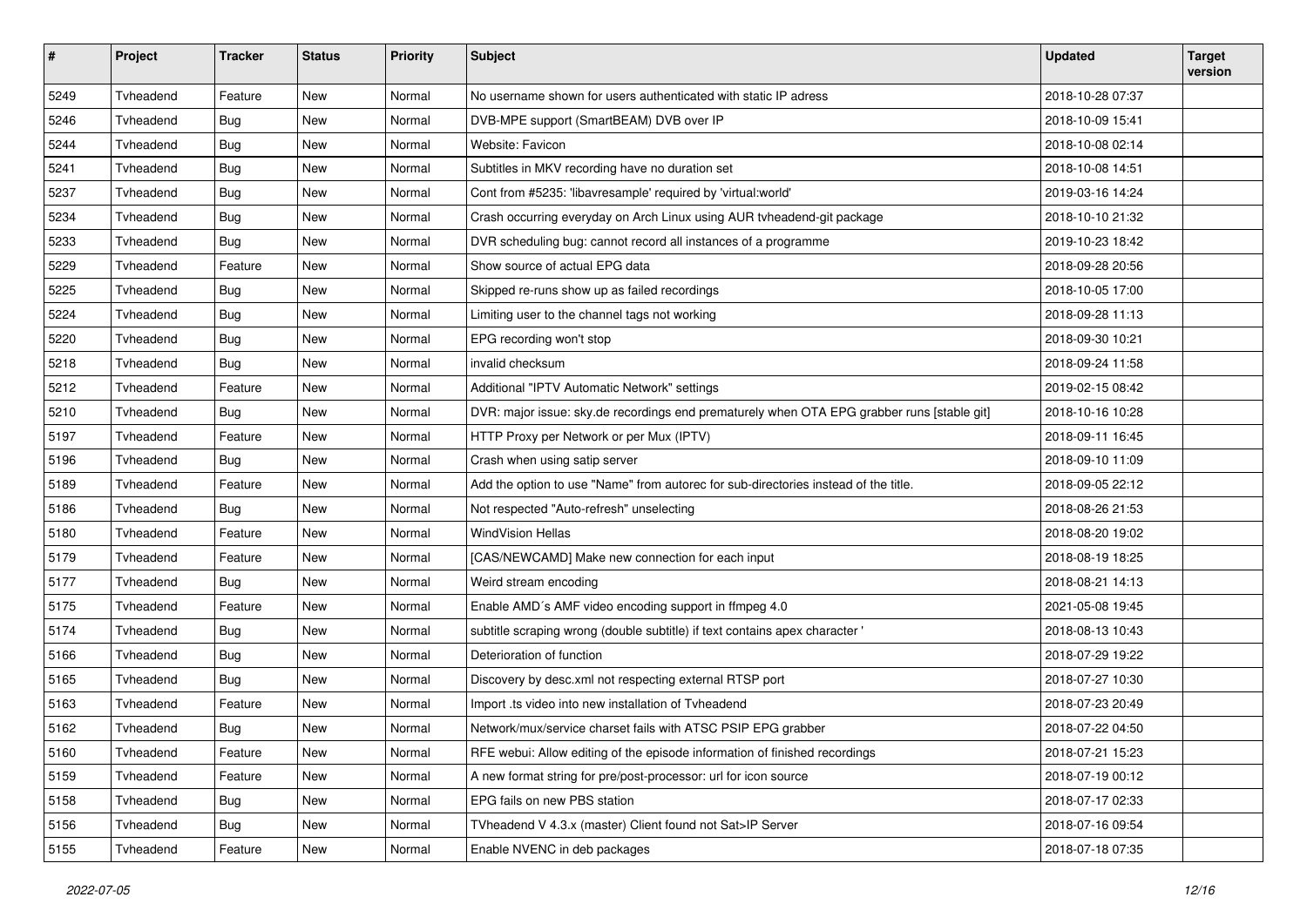| $\sharp$ | Project   | <b>Tracker</b> | <b>Status</b> | <b>Priority</b> | Subject                                                                                                                                                                            | <b>Updated</b>   | <b>Target</b><br>version |
|----------|-----------|----------------|---------------|-----------------|------------------------------------------------------------------------------------------------------------------------------------------------------------------------------------|------------------|--------------------------|
| 5153     | Tvheadend | Bug            | <b>New</b>    | Normal          | Persistance Problem using Raspberry Build 4.2.5-18~g951777a51                                                                                                                      | 2018-08-07 20:27 |                          |
| 5150     | Tvheadend | <b>Bug</b>     | New           | Normal          | Incorrect UI Level behaviour when using universal "*' user with other users coming from same IP<br>(allowed network)                                                               | 2019-01-25 22:26 |                          |
| 5148     | Tyheadend | Feature        | <b>New</b>    | Normal          | Add the ability to enter a web url to pull in the xml guide data - like Plex, Emby and DVBLink does, or<br>add a built in webget so you just key in the url location (like others) | 2018-07-04 00:59 |                          |
| 5146     | Tyheadend | Feature        | New           | Normal          | Digital Devices Cine S2 V7A mit DVB-T/2/C und Ci-Modul - Unvollständige Erkennung der<br>/dev/dvb/adapter im Webinterface                                                          | 2018-07-06 13:59 |                          |
| 5144     | Tvheadend | <b>Bug</b>     | <b>New</b>    | Normal          | tyheadend is not able to handle IPTV master urls                                                                                                                                   | 2018-07-01 22:20 |                          |
| 5142     | Tvheadend | Bug            | New           | Normal          | TV headend stops working and recording frequently but the service itself is running                                                                                                | 2018-06-28 11:45 |                          |
| 5140     | Tvheadend | <b>Bug</b>     | New           | Normal          | <b>TVHeadend not recording</b>                                                                                                                                                     | 2018-06-25 15:24 |                          |
| 5137     | Tvheadend | Feature        | New           | Normal          | Bitstream Filters for audio track                                                                                                                                                  | 2018-06-29 08:26 |                          |
| 5136     | Tvheadend | Feature        | New           | Normal          | Add Filmaffinity search (for title) in broadcast details                                                                                                                           | 2018-06-26 08:47 |                          |
| 5134     | Tvheadend | Feature        | New           | Normal          | Only Show EPG listings by time range                                                                                                                                               | 2021-02-20 22:32 | 4.6                      |
| 5133     | Tvheadend | Bug            | <b>New</b>    | Normal          | Incorrect work of USALS                                                                                                                                                            | 2018-07-06 11:58 |                          |
| 5129     | Tvheadend | <b>Bug</b>     | New           | Normal          | merge 2 tyheadend server 4.2.6                                                                                                                                                     | 2018-06-18 09:45 |                          |
| 5126     | Tvheadend | Bug            | New           | Normal          | Clone button in CA page of webif opens Add dialog (tvh 4.2.2-32)                                                                                                                   | 2018-05-29 21:53 |                          |
| 5125     | Tvheadend | Feature        | <b>New</b>    | Normal          | Add "can decrypt" column to the Services tab                                                                                                                                       | 2018-10-25 21:20 |                          |
| 5123     | Tvheadend | Feature        | New           | Normal          | Use TS CC bits to detect UDP misordered packets                                                                                                                                    | 2018-11-02 22:33 |                          |
| 5122     | Tvheadend | <b>Bug</b>     | New           | Normal          | xmltv/channels error                                                                                                                                                               | 2018-05-26 10:27 |                          |
| 5121     | Tvheadend | Feature        | New           | Normal          | Electronic Program Guide Tab                                                                                                                                                       | 2018-05-25 11:22 |                          |
| 5120     | Tvheadend | Feature        | New           | Normal          | Can we change service_provider                                                                                                                                                     | 2018-05-25 08:30 |                          |
| 5118     | Tvheadend | Feature        | <b>New</b>    | Normal          | DAB radio from multistream                                                                                                                                                         | 2018-05-21 19:34 |                          |
| 5116     | Tvheadend | <b>Bug</b>     | New           | Normal          | Channel icons broken (Image cache)                                                                                                                                                 | 2018-05-19 03:45 |                          |
| 5115     | Tvheadend | <b>Bug</b>     | New           | Normal          | Shared EMM's are not sent to Oscam after commit 25dfdb64f3005a47823db320a77a4bf964ceb3b1                                                                                           | 2019-09-03 21:53 |                          |
| 5114     | Tvheadend | <b>Bug</b>     | New           | Normal          | the video ram saturates until image loss when transcoding with nvenc                                                                                                               | 2018-05-18 03:20 |                          |
| 5113     | Tvheadend | <b>Bug</b>     | New           | Normal          | Can't record anything but pass format                                                                                                                                              | 2018-06-20 03:44 |                          |
| 5112     | Tvheadend | Bug            | New           | Normal          | error: 'strncpy' output truncated before terminating                                                                                                                               | 2018-05-17 23:51 |                          |
| 5111     | Tvheadend | Feature        | New           | Normal          | 'always on" timeshift                                                                                                                                                              | 2021-03-14 11:28 |                          |
| 5109     | Tvheadend | <b>Bug</b>     | New           | Normal          | timeshift buffer size growing unlimited                                                                                                                                            | 2021-01-14 11:22 |                          |
| 5108     | Tvheadend | <b>Bug</b>     | New           | Normal          | Deadlock on shutdown with DDCI                                                                                                                                                     | 2018-05-10 13:36 |                          |
| 5107     | Tvheadend | Bug            | New           | Normal          | SIGSEGV in tvh:ldvb-ddci-r after stopping playback of a scrambled service handled by a DDCI CAM                                                                                    | 2018-05-10 13:15 |                          |
| 5105     | Tvheadend | <b>Bug</b>     | New           | Normal          | Alter programme description to include detailed information removes original description                                                                                           | 2018-05-07 13:11 |                          |
| 5104     | Tvheadend | Feature        | New           | Normal          | Force Aspect Ratio                                                                                                                                                                 | 2018-05-06 14:42 |                          |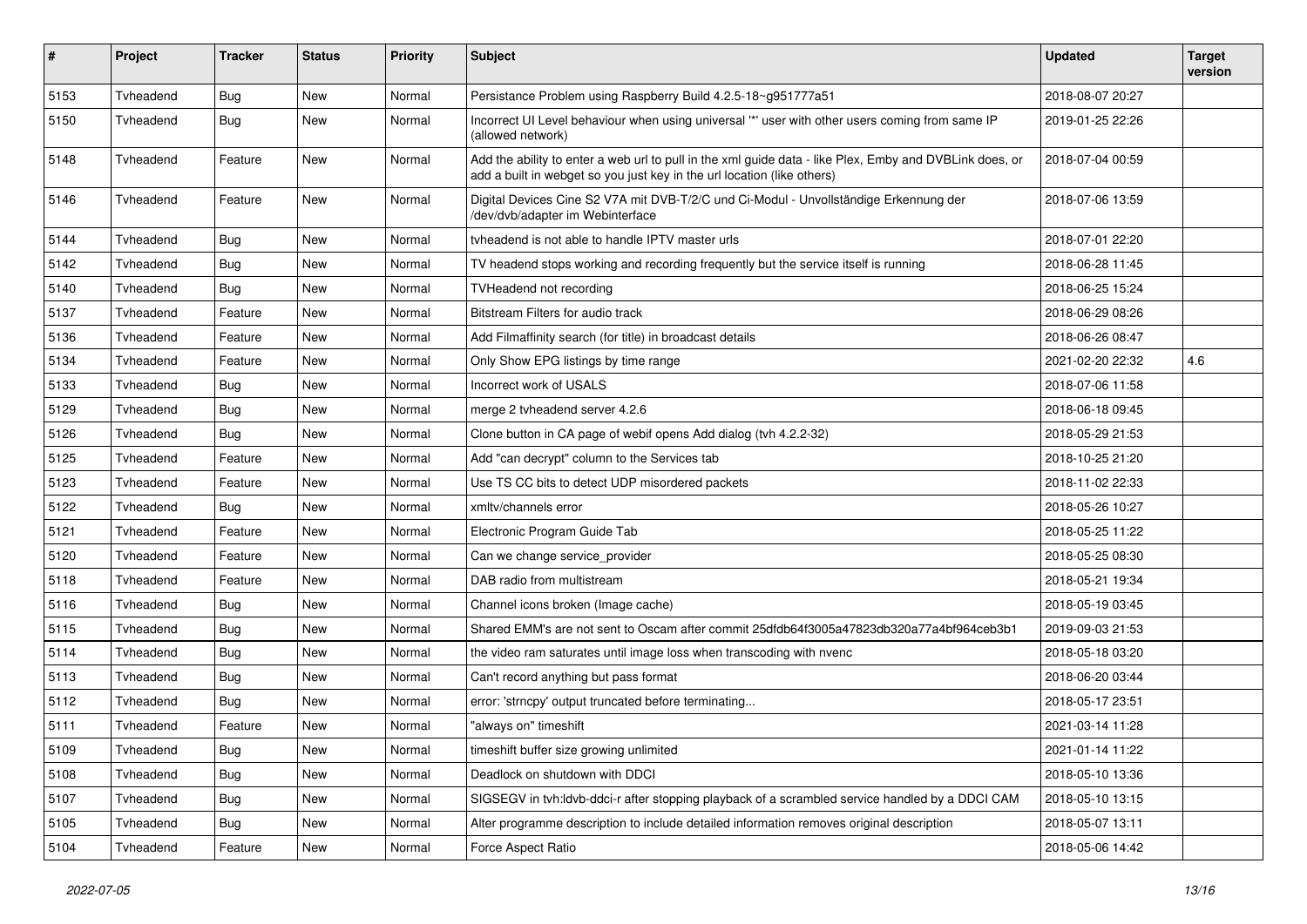| $\pmb{\#}$ | Project   | <b>Tracker</b> | <b>Status</b> | Priority | <b>Subject</b>                                                                                                                                                | <b>Updated</b>   | <b>Target</b><br>version |
|------------|-----------|----------------|---------------|----------|---------------------------------------------------------------------------------------------------------------------------------------------------------------|------------------|--------------------------|
| 5103       | Tvheadend | Feature        | <b>New</b>    | Normal   | Add New Webradio                                                                                                                                              | 2018-05-06 11:40 |                          |
| 5102       | Tvheadend | Feature        | New           | Normal   | How can I reset my EPG                                                                                                                                        | 2018-05-04 14:42 |                          |
| 5101       | Tvheadend | <b>Bug</b>     | New           | Normal   | EyeTV Netstream 4C                                                                                                                                            | 2021-10-25 12:40 |                          |
| 5100       | Tvheadend | <b>Bug</b>     | New           | Normal   | TVHeadend sometimes hangs when encountering errors in an ATSC stream                                                                                          | 2018-05-13 08:07 |                          |
| 5099       | Tvheadend | <b>Bug</b>     | New           | Normal   | cccam protocol 2.3.0 - Ignore ECM request                                                                                                                     | 2021-11-09 12:07 |                          |
| 5098       | Tyheadend | Bug            | New           | Normal   | Playback does not start with a GOP and as a result the video stream is not valid at the biginning of<br>playback.                                             | 2018-05-04 18:58 |                          |
| 5096       | Tyheadend | <b>Bug</b>     | New           | Normal   | Working installation with Kodi frontend for Live TV, but recording fails with "mpegts: too much queued<br>table input data" after creating "(null)" directory | 2018-05-11 07:01 |                          |
| 5095       | Tvheadend | Bug            | New           | Normal   | same autorecords don't creating a real file                                                                                                                   | 2019-12-09 00:35 |                          |
| 5094       | Tvheadend | <b>Bug</b>     | <b>New</b>    | Normal   | Can not delete bouquets                                                                                                                                       | 2018-05-03 13:22 |                          |
| 5093       | Tvheadend | <b>Bug</b>     | New           | Normal   | Autorefresh don't work after remove records from upcoming record list                                                                                         | 2019-12-09 04:02 |                          |
| 5089       | Tvheadend | <b>Bug</b>     | New           | Normal   | Duplicate handling not working with missed recording                                                                                                          | 2018-05-02 11:24 |                          |
| 5088       | Tvheadend | Bug            | New           | Normal   | HTSP "epgQuery" method results are not sorted                                                                                                                 | 2018-04-29 16:33 |                          |
| 5086       | Tvheadend | <b>Bug</b>     | New           | Normal   | BISS descramble error                                                                                                                                         | 2018-04-25 15:07 |                          |
| 5085       | Tvheadend | Feature        | New           | Normal   | Joker TV support in TVHeadend                                                                                                                                 | 2018-04-25 02:56 |                          |
| 5081       | Tvheadend | Feature        | New           | Normal   | Time stamp format is not respecting system locale nor language settings                                                                                       | 2018-04-23 12:29 |                          |
| 5079       | Tvheadend | Feature        | New           | Normal   | tvg-chno not working as input for m3u file.                                                                                                                   | 2018-04-20 08:24 |                          |
| 5078       | Tvheadend | <b>Bug</b>     | New           | Normal   | Transcoding 30i video results in 30p output instead of 60p, resulting in jerky motion compared to the<br>source video                                         | 2018-06-18 16:19 |                          |
| 5077       | Tvheadend | Feature        | New           | Normal   | Support for label formatting in the EPG view                                                                                                                  | 2018-04-18 14:50 |                          |
| 5076       | Tvheadend | Feature        | <b>New</b>    | Normal   | 'Symbol rate" column and more editable columns in "Muxes" tab                                                                                                 | 2018-04-16 11:30 |                          |
| 5070       | Tyheadend | <b>Bug</b>     | New           | Normal   | <b>IPTV</b> source issue                                                                                                                                      | 2018-04-12 14:29 |                          |
| 5069       | Tvheadend | Feature        | New           | Normal   | Pass channel or service name to the spawn profile (cmdline)                                                                                                   | 2021-02-20 22:32 | 4.6                      |
| 5068       | Tvheadend | Feature        | New           | Normal   | Use the order of stream's on m3u to populate channel numbering on iptv automatic network                                                                      | 2021-02-20 22:32 | 4.6                      |
| 5066       | Tvheadend | <b>Bug</b>     | New           | Normal   | no DVB-S2 muxen on Eutelsat 9°                                                                                                                                | 2018-04-15 16:28 |                          |
| 5065       | Tvheadend | <b>Bug</b>     | <b>New</b>    | Normal   | EPG is not collected for viasat_baltic channels                                                                                                               | 2018-10-25 10:30 |                          |
| 5063       | Tvheadend | Feature        | New           | Normal   | Internal XML/JSON EPG Importer                                                                                                                                | 2018-11-30 20:27 |                          |
| 5061       | Tvheadend | Feature        | New           | Normal   | Zattoo plugin                                                                                                                                                 | 2018-04-06 00:22 |                          |
| 5060       | Tvheadend | Bug            | New           | Normal   | Cannot build latest git d941885                                                                                                                               | 2018-05-12 10:05 |                          |
| 5059       | Tvheadend | Bug            | New           | Normal   | Transcoding to webtv-h264                                                                                                                                     | 2018-04-04 16:04 |                          |
| 5058       | Tvheadend | Bug            | New           | Normal   | UK DVB-T persistant restarting streams with transcoding                                                                                                       | 2018-04-08 16:13 |                          |
| 5057       | Tvheadend | Feature        | New           | Normal   | Add support for Chinese AVS+ and DRA                                                                                                                          | 2018-04-13 09:17 |                          |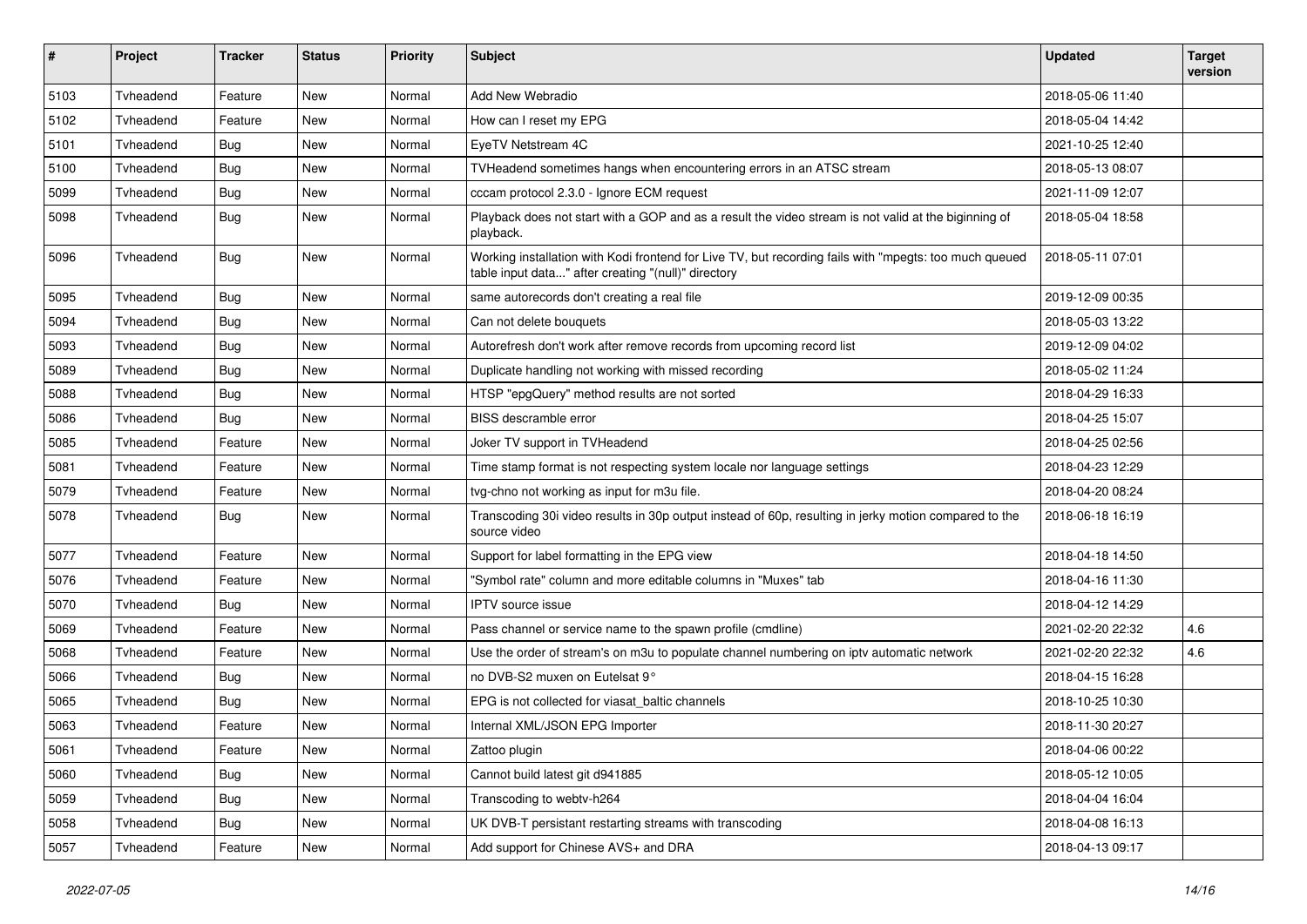| $\pmb{\#}$ | Project   | <b>Tracker</b> | <b>Status</b> | <b>Priority</b> | <b>Subject</b>                                                                              | <b>Updated</b>   | <b>Target</b><br>version |
|------------|-----------|----------------|---------------|-----------------|---------------------------------------------------------------------------------------------|------------------|--------------------------|
| 5056       | Tvheadend | <b>Bug</b>     | <b>New</b>    | Normal          | Wrongly matched autorec entry when TVHeadend starts up                                      | 2019-01-13 16:17 |                          |
| 5050       | Tvheadend | <b>Bug</b>     | New           | Normal          | Service name changed                                                                        | 2018-04-01 22:10 |                          |
| 5049       | Tvheadend | <b>Bug</b>     | New           | Normal          | No sound on some channels                                                                   | 2019-02-23 11:19 |                          |
| 5047       | Tvheadend | Feature        | New           | Normal          | Digital Video Recorder - Autorec: option to generate only one entry for successive TV shows | 2021-02-20 22:32 | 4.6                      |
| 5043       | Tvheadend | <b>Bug</b>     | New           | Normal          | Services cannot be mapped for channels that do not broadcast regularly                      | 2019-09-03 23:51 |                          |
| 5041       | Tvheadend | Bug            | New           | Normal          | Blank access control may prevent WebUI login                                                | 2018-03-27 10:42 |                          |
| 5040       | Tvheadend | <b>Bug</b>     | New           | Normal          | Channels with Ident 09BE not open                                                           | 2018-03-27 16:41 |                          |
| 5038       | Tvheadend | <b>Bug</b>     | New           | Normal          | After changing password in webui login is not possible anymore                              | 2018-04-23 15:06 |                          |
| 5035       | Tvheadend | <b>Bug</b>     | New           | Normal          | Wrong order of channels                                                                     | 2018-04-08 18:40 |                          |
| 5033       | Tvheadend | <b>Bug</b>     | New           | Normal          | Libav can not find parser                                                                   | 2018-04-17 22:21 |                          |
| 5027       | Tvheadend | Bug            | New           | Normal          | Tvh log flooded with "parser: (null)" messages                                              | 2018-04-10 09:21 |                          |
| 5025       | Tvheadend | Feature        | New           | Normal          | Propose an enhancement to #5009 fix                                                         | 2018-03-25 19:08 |                          |
| 5022       | Tvheadend | Feature        | New           | Normal          | RFE: Add Duplicate Handling column to Autorecs page in webgui                               | 2018-03-22 22:02 |                          |
| 5020       | Tvheadend | Feature        | New           | Normal          | .TS at the end of channel url                                                               | 2018-04-05 09:30 |                          |
| 5013       | Tvheadend | Feature        | New           | Normal          | DVBCAM/DDCI: Make it possible to send EMM updates to CA modules and the inserted SmartCard  | 2018-03-21 20:15 |                          |
| 5010       | Tvheadend | <b>Bug</b>     | New           | Normal          | missed DVR recording moved to removed instead of failed                                     | 2020-04-23 16:40 |                          |
| 5008       | Tvheadend | <b>Bug</b>     | New           | Normal          | Service Mapper: Station name tidy function always applied - regardless of checkbox state    | 2018-03-20 18:53 |                          |
| 5006       | Tvheadend | Feature        | New           | Normal          | Support MPTS as input and output.                                                           | 2019-07-31 12:52 |                          |
| 5004       | Tvheadend | Bug            | New           | Normal          | DVB: Adapter block after entering a frequency out of range                                  | 2019-03-04 08:56 |                          |
| 5001       | Tvheadend | <b>Bug</b>     | New           | Normal          | Some PVU channel can not descrambled                                                        | 2018-03-14 20:13 |                          |
| 4998       | Tvheadend | <b>Bug</b>     | New           | Normal          | Crash when connected to OScam (newcamd)                                                     | 2018-03-12 16:16 |                          |
| 4995       | Tvheadend | <b>Bug</b>     | New           | Normal          | website/forum sends broken emails                                                           | 2018-03-11 19:28 |                          |
| 4992       | Tvheadend | <b>Bug</b>     | New           | Normal          | Continuity counter error // descrambler: cannot decode packets for service                  | 2019-05-06 12:32 |                          |
| 4989       | Tvheadend | Bug            | Accepted      | Normal          | First segment programme not using EPG stop mark when EIT p/f enabled                        | 2018-03-19 23:48 |                          |
| 4985       | Tvheadend | <b>Bug</b>     | New           | Normal          | DVR: Some shows get recorded double, or even tree times simultaniously.                     | 2018-04-25 08:51 |                          |
| 4983       | Tvheadend | <b>Bug</b>     | New           | Normal          | Service mapper UI "x-progress-wrap" incorrect representation                                | 2018-03-02 08:42 |                          |
| 4980       | Tvheadend | Bug            | New           | Normal          | New version kills EIT EPG for NZ                                                            | 2018-03-01 14:58 |                          |
| 4977       | Tvheadend | Bug            | New           | Normal          | superuser doesn't work                                                                      | 2018-03-06 09:15 |                          |
| 4975       | Tvheadend | Bug            | <b>New</b>    | Normal          | IPTV not scan / work                                                                        | 2018-03-01 14:56 |                          |
| 4972       | Tvheadend | Bug            | New           | Normal          | Ziggo: No epg data                                                                          | 2018-02-26 17:27 |                          |
| 4958       | Tvheadend | <b>Bug</b>     | New           | Normal          | TVH commences recording too soon with pre-padding set and using EIT p/f                     | 2018-03-03 18:34 |                          |
| 4952       | Tvheadend | Bug            | New           | Normal          | Different Framerate after transcoding                                                       | 2018-02-18 23:19 |                          |